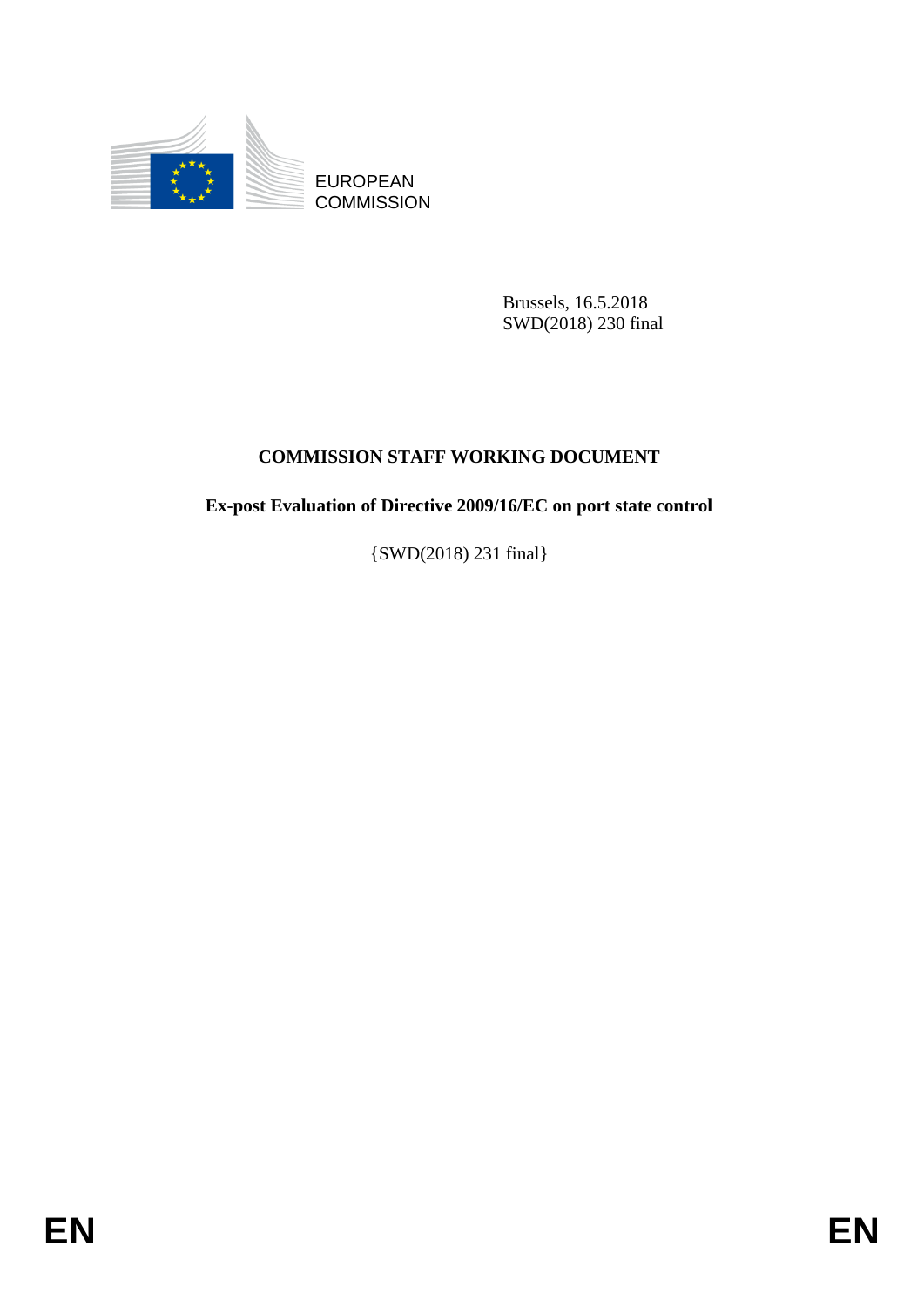# <span id="page-1-0"></span>**Contents**

| 1. |       |                                                                                                                                                                    |  |
|----|-------|--------------------------------------------------------------------------------------------------------------------------------------------------------------------|--|
|    | 2.1   |                                                                                                                                                                    |  |
|    | 2.2   |                                                                                                                                                                    |  |
| 2. |       |                                                                                                                                                                    |  |
|    | 3.1   |                                                                                                                                                                    |  |
|    | 3.2   |                                                                                                                                                                    |  |
|    | 3.3   |                                                                                                                                                                    |  |
| 3. |       |                                                                                                                                                                    |  |
| 4. |       |                                                                                                                                                                    |  |
| 5. |       |                                                                                                                                                                    |  |
|    | 6.1   |                                                                                                                                                                    |  |
|    | 6.1.1 | To what extent is the layer of defence provided by PSC (safety, working conditions,                                                                                |  |
|    |       |                                                                                                                                                                    |  |
|    | 6.2   |                                                                                                                                                                    |  |
|    | 6.2.1 | To what extent is the targeting of what are described as higher risk vessels effective?                                                                            |  |
|    | 6.2.2 | To what extent are all eligible ships being inspected (PSC, flag state, environmental                                                                              |  |
|    | 6.2.3 | To what extent has the Directive contributed to the intended objectives in terms of<br>improvements in safety, environmental protection and social conditions?  19 |  |
|    | 6.2.4 | How does the inspectors' training and qualification perform? How can the (present<br>and future) availability of qualified inspectors be ensured and promoted?  20 |  |
|    | 6.2.5 | How has the publication of company performance in accordance with Article 27 and                                                                                   |  |
|    | 6.3   |                                                                                                                                                                    |  |
|    | 6.3.1 |                                                                                                                                                                    |  |
|    | 6.3.2 |                                                                                                                                                                    |  |
|    | 6.4   |                                                                                                                                                                    |  |
|    | 6.4.1 | Coherence of the Directive with regards to other legislation applicable in the area  24                                                                            |  |
|    | 6.5   |                                                                                                                                                                    |  |
|    | 6.5.1 | Added-value to the work done by Member States and/or the PMoU 25                                                                                                   |  |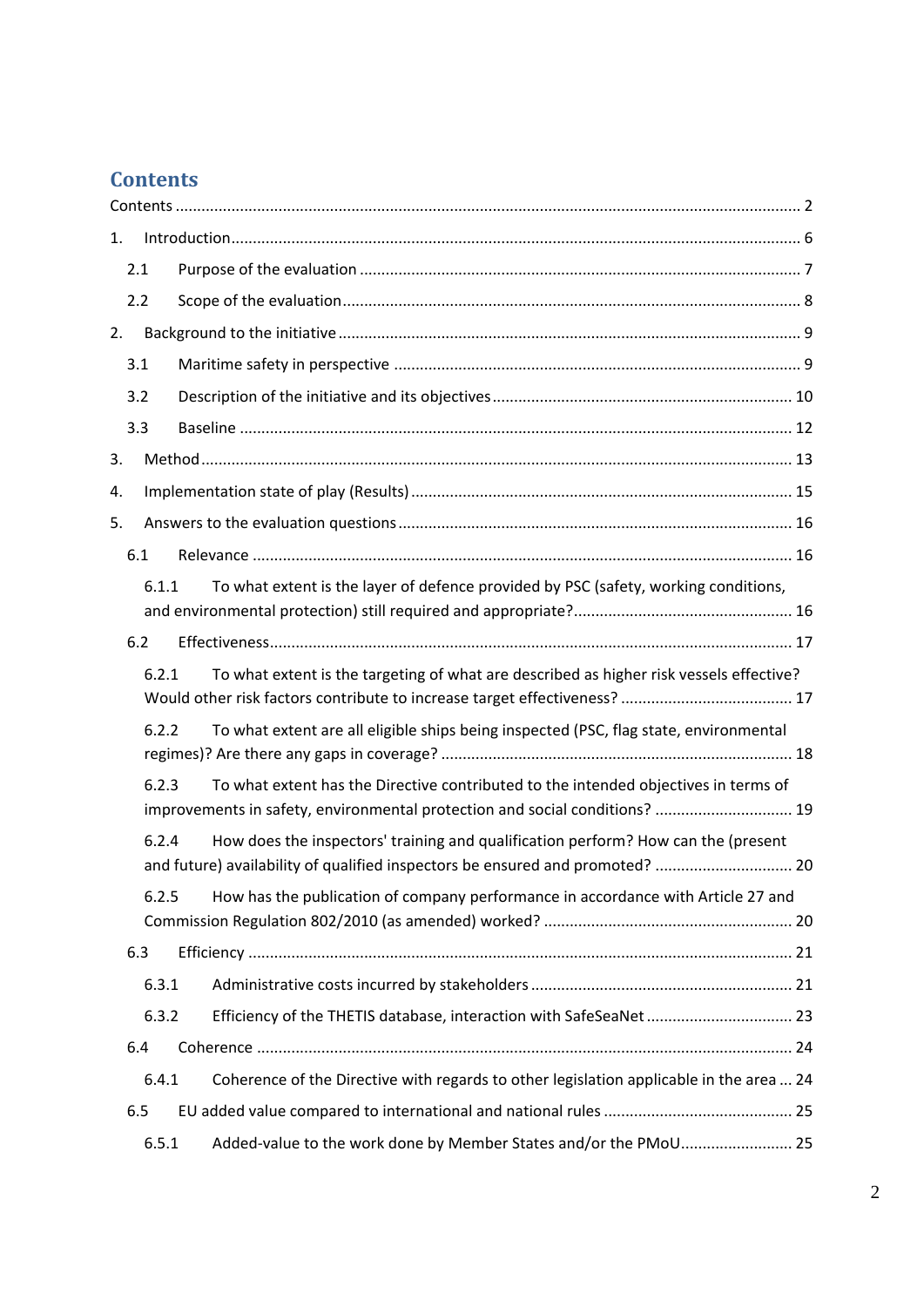| 6. |       |                                                                                             |  |
|----|-------|---------------------------------------------------------------------------------------------|--|
|    | 7.1   |                                                                                             |  |
|    | 7.2.1 |                                                                                             |  |
|    | 7.2.3 |                                                                                             |  |
|    | 7.2.4 |                                                                                             |  |
|    | 7.2.5 |                                                                                             |  |
|    | 7.2   |                                                                                             |  |
|    | 7.2.1 |                                                                                             |  |
|    | 7.2.3 |                                                                                             |  |
|    | 7.2.4 |                                                                                             |  |
|    | 7.2.5 |                                                                                             |  |
|    |       |                                                                                             |  |
|    |       | <i>Annex 1</i> : Procedural information concerning the process to prepare the evaluation 30 |  |
|    |       |                                                                                             |  |
|    |       |                                                                                             |  |
|    |       |                                                                                             |  |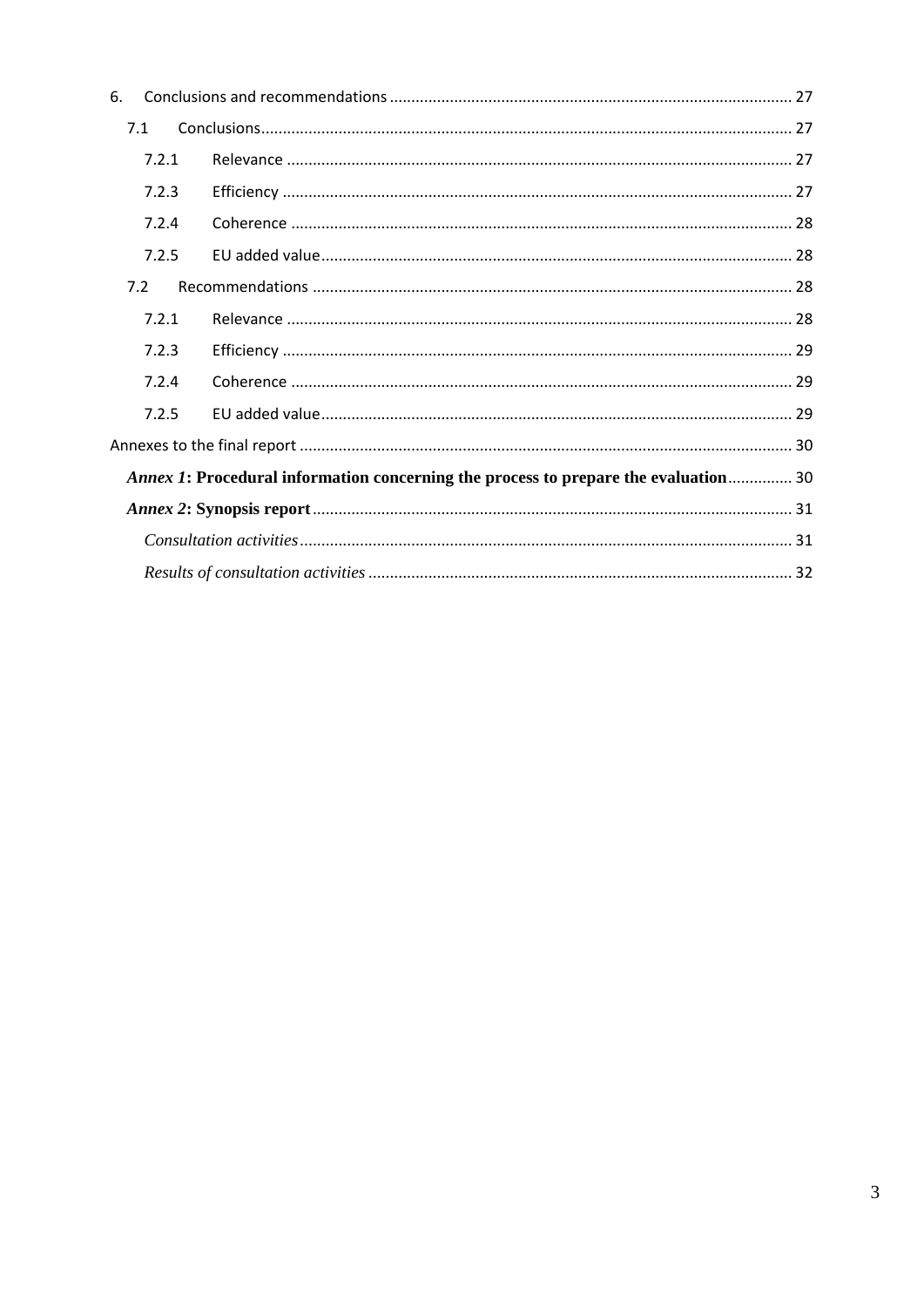# **Glossary**

| <b>Term or acronym</b> | <b>Meaning or definition</b>                                                              |  |  |
|------------------------|-------------------------------------------------------------------------------------------|--|--|
| <b>AIB</b>             | <b>Accident Investigation Body</b>                                                        |  |  |
| <b>AIS</b>             | <b>Automatic Information System</b>                                                       |  |  |
| <b>CISE</b>            | <b>Common Information-Sharing Environment</b>                                             |  |  |
| <b>COLREG</b>          | Convention on International Regulations for Preventing<br><b>Collisions at Sea</b>        |  |  |
| <b>EMCIP</b>           | European Marine Casualty Information Database                                             |  |  |
| <b>EMSA</b>            | European Maritime Safety Agency                                                           |  |  |
| <b>III</b> Code        | IMO Implementation of International Instruments Code                                      |  |  |
| <b>IMO</b>             | <b>International Maritime Organisation</b>                                                |  |  |
| <b>HAZMAT</b>          | Hazardous materials and dangerous goods                                                   |  |  |
| <b>HLSG</b>            | High Level Steering Group on the Governance of the<br>Digital Maritime System and Service |  |  |
| <b>LL</b>              | International Convention on Load Lines                                                    |  |  |
| <b>LRIT</b>            | Long Range Identification and Tracking system                                             |  |  |
| <b>MARPOL</b>          | International Convention for the Prevention of<br>Pollution from Ships                    |  |  |
| <b>NIR</b>             | New Inspection Regime (port State control)                                                |  |  |
| <b>NSW</b>             | National Single Window                                                                    |  |  |
| <b>PCS</b>             | Port community systems                                                                    |  |  |
| <b>PMoU</b>            | Paris Memorandum of Understanding on port State<br>control                                |  |  |
| QMS                    | <b>Quality Management System</b>                                                          |  |  |
| <b>RFD</b>             | <b>Reporting Formalities Directive</b>                                                    |  |  |
| <b>RO</b>              | Recognised organisation                                                                   |  |  |
| <b>SOLAS</b>           | International Convention for the Safety of Life at Sea                                    |  |  |
| <b>SSN</b>             | Union Maritime Information and Exchange System<br>(SafeSeaNet)                            |  |  |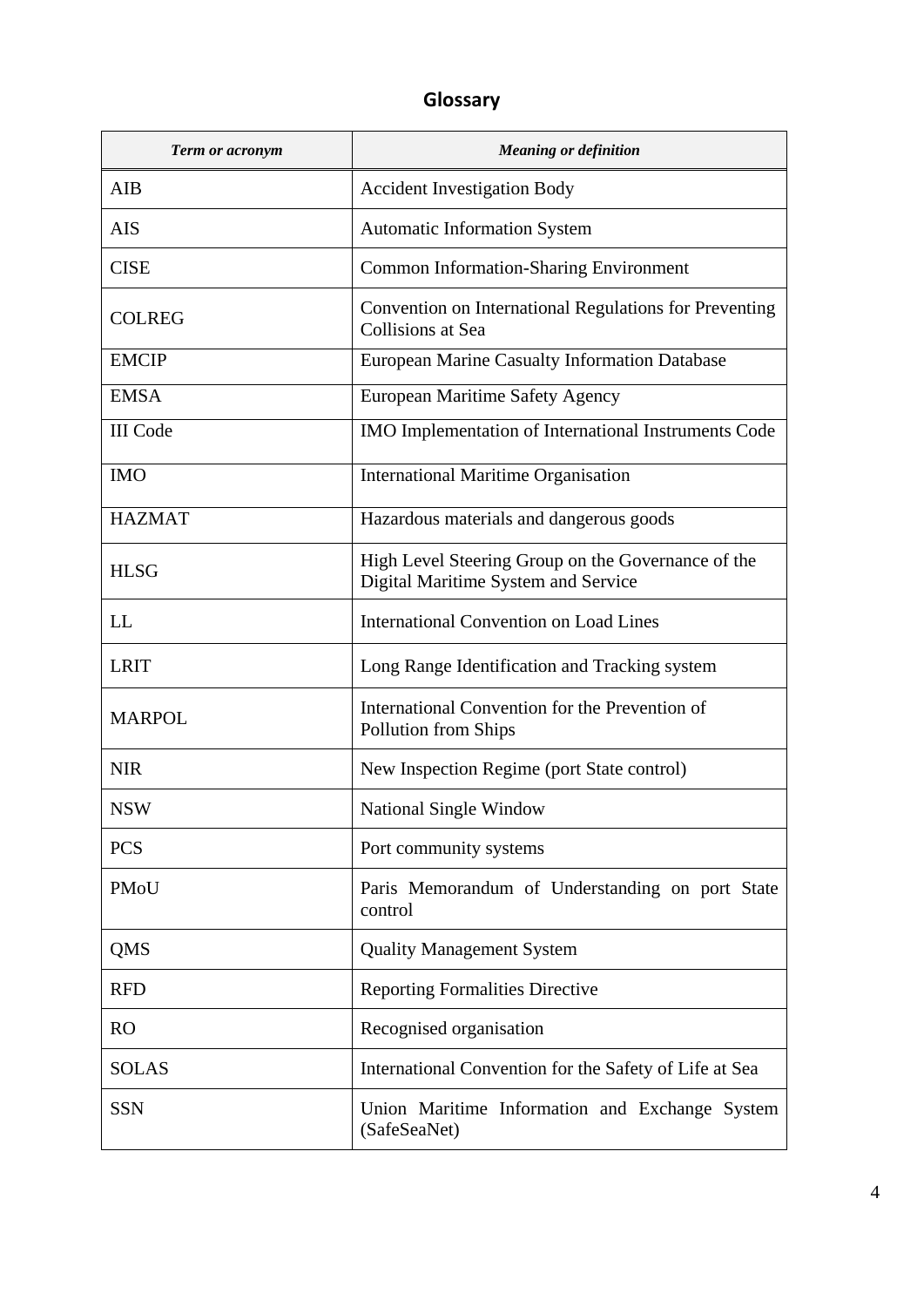| <b>STCW</b>   | International Convention on Standards of Training,<br>Certification and Watchkeeping for Seafarers |  |  |
|---------------|----------------------------------------------------------------------------------------------------|--|--|
| <b>UNCLOS</b> | United Nations Convention on the Law of the Sea                                                    |  |  |
| <b>VIMSAS</b> | Voluntary IMO audit scheme                                                                         |  |  |
| <b>VTMIS</b>  | Vessel Traffic Monitoring and Information Exchange<br>System                                       |  |  |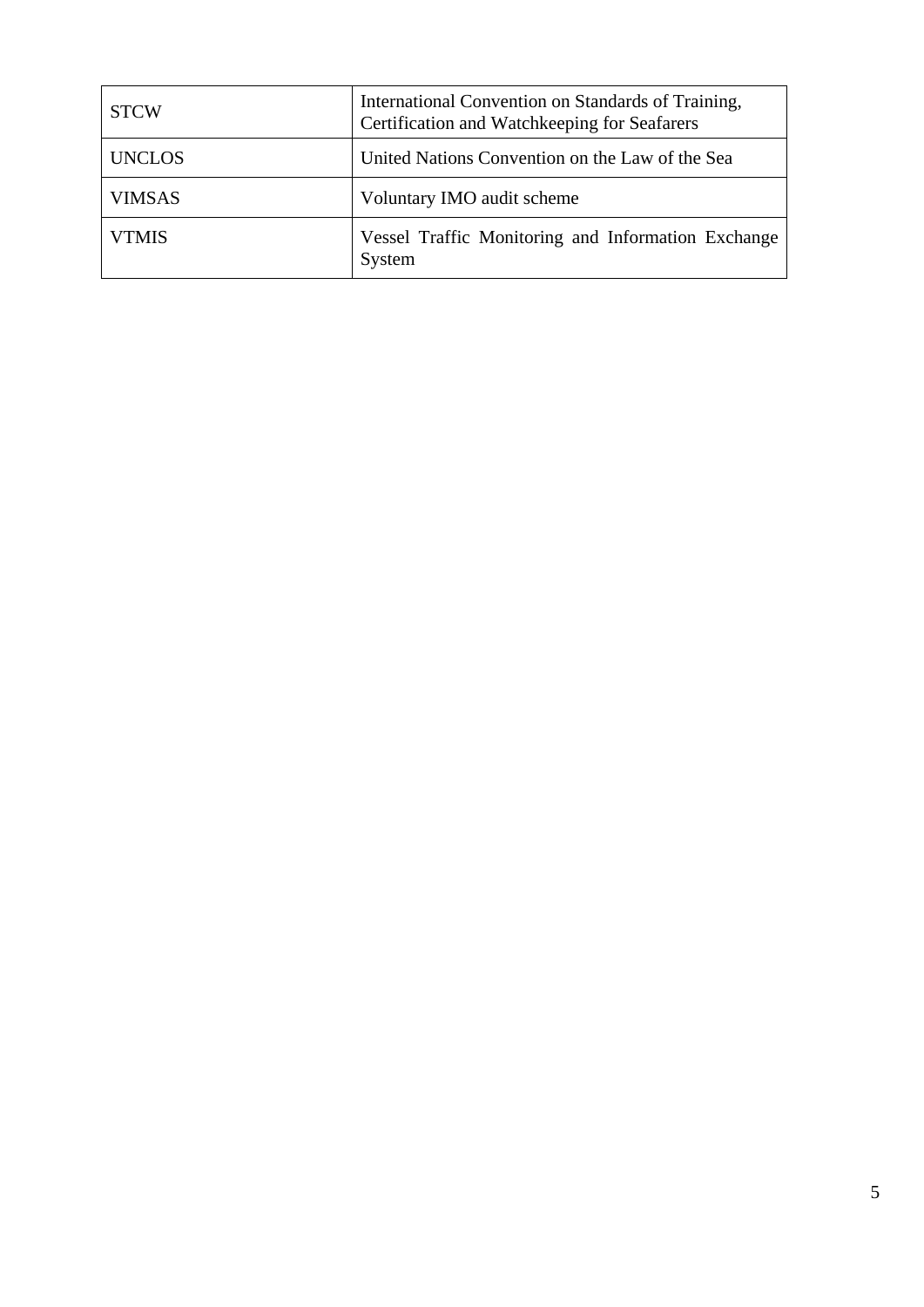#### <span id="page-5-0"></span>**1. INTRODUCTION**

Directive  $2009/16/EC^1$  was implemented as part of the third Maritime Safety Package. It sets the EU regime on Port State Control (PSC).

PSC is the inspection of foreign ships in other national ports by PSC officers for the purpose of verifying that the competency of the master, officers and crew on board, the condition of a ship and its equipment comply with the requirements of international conventions and that the vessel is manned and operated in compliance with applicable international law. As such, PSC is an important aspect of ensuring maritime safety.

The primary responsibility for monitoring the compliance of ships with the international standards for safety, pollution prevention and on-board living and working conditions lies with the flag State<sup>2</sup>, while the responsibility for maintenance of the condition of the ship and its equipment after survey to comply with the requirements of Conventions applicable to the ship lies with the shipping company. However, over time it has been observed within the EU and globally that there is a serious failure on the part of a number of flag States to implement and enforce international standards. A similar failure is observed on the part of some owners.

As EU flag State rules cannot apply extra-territorially to third country flagged vessels or to their owners, who in line with the principle of customary international law known as "freedom of navigation" have the right to call at any port, a third line of defence against substandard shipping operating in EU waters has been developed.

PSC in the European Union is based on the pre-existing structure of the [Paris Memorandum](https://www.parismou.org/)  [of Understanding](https://www.parismou.org/) (PMoU). All EU Member States with ports as well as Canada, the Russian Federation, Iceland and Norway are members of the PMoU. While the PMoU expects its Member States to enforce the international rules relating to vessel safety, pollution prevention and working and living conditions developed by the relevant UN bodies ( $\text{IMO}^3$  and  $\text{LO}^4$ )<sup>5</sup>, it is a voluntary organisation. The EU regime goes further by legally requiring the enforcement of the international standards and any EU standards which may also apply.

1

<sup>1</sup> Directive 2009/16/EC of the European Parliament and of the Council of 23 April 2009 on port State control, [OJ L 131, 28.5.2009, pp. 57](http://eur-lex.europa.eu/legal-content/EN/TXT/PDF/?uri=CELEX:32009L0016&qid=1499330988921&from=EN)–100

<sup>&</sup>lt;sup>2</sup> Directive 2009/21/EC of the European Parliament and of the Council of 23 April 2009 on compliance with flag State requirements, *OI L 131, 28.5.2009, pp. 132-135* 

<sup>&</sup>lt;sup>3</sup> International Maritime Organization

<sup>4</sup> International Labour Organization

<sup>&</sup>lt;sup>5</sup> International rules include for example the International Convention for the Safety of Life at Sea (SOLAS 74), International Convention for the Prevention of Pollution from Ships (MARPOL 73/78), Standards of Training, Certification and Watch-keeping (STCW, 1978 revised in 2010), the International Convention on Load Lines (1966), the Convention on the International Regulations for Preventing Collisions at Sea (COLREG 72), etc.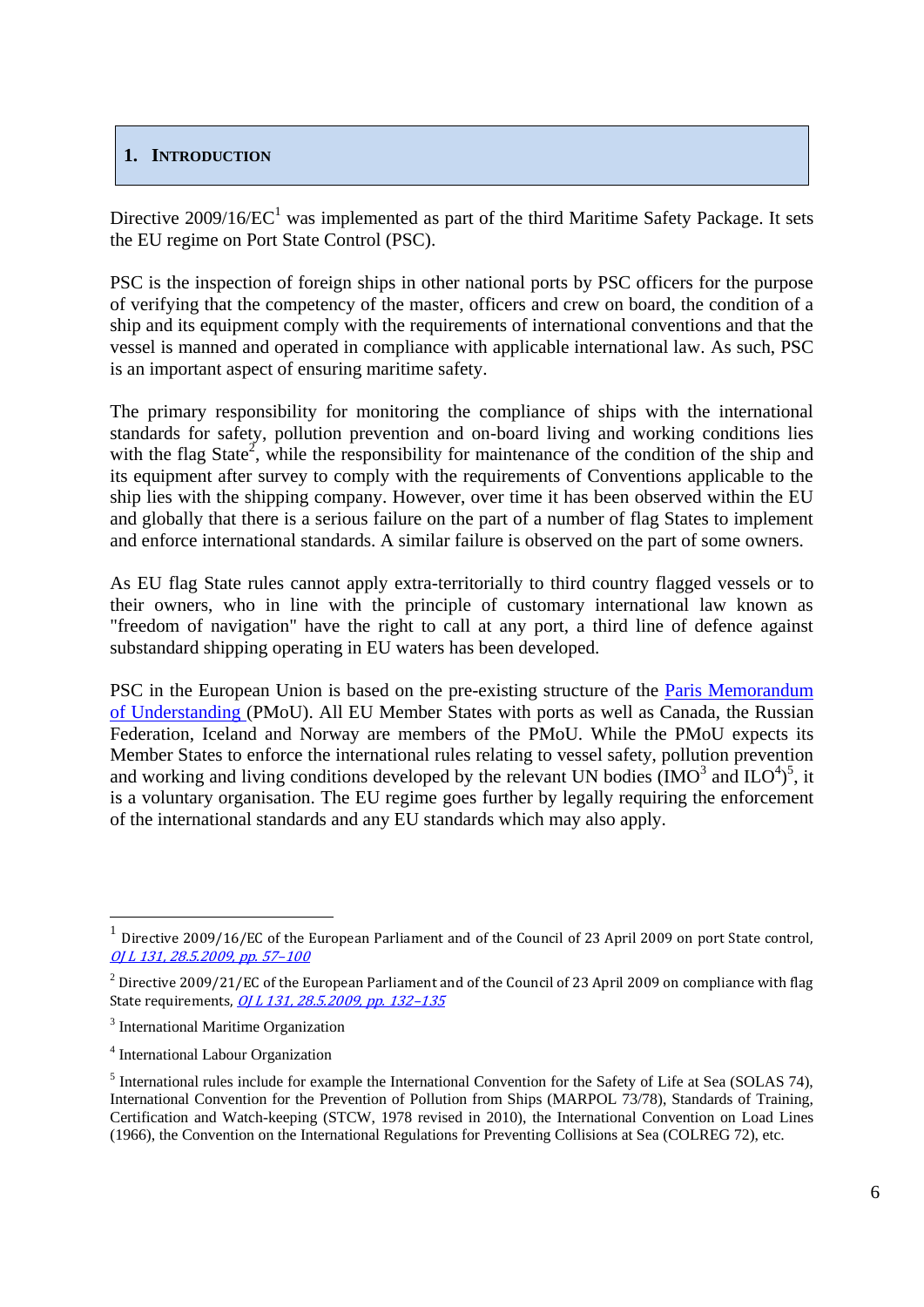In the EU context particular rules apply to ferries in regular service (Directive  $99/35/EC^6$ ) and the inspection of this particular vessel type can be carried out by means of a port State control inspection in certain circumstances. Furthermore, specific EU legislation related to insurance requirements (Directive  $2009/20$ / $EC<sup>7</sup>$ ) and legislation, particularly in the maritime-related environmental protection subjects such as on the reduction of sulphur oxides emissions to air (Directive  $1999/32/EC^8$ ), which allow for enforcement by means of PSC if the Member State so wishes and other legislation on ship recycling (Regulation (EU) No 1257/2013)<sup>9</sup> which provide for enforcement by means of PSC has been adopted. Additional legislation on the monitoring reporting and verification of green house gas emissions (Regulation (EU)  $2015/757$ <sup>10</sup> which also specifically provide for enforcement by means of PSC is in the pipeline. To the extent that these rules are already in force (insurance, sulphur), they have been included in this evaluation.

PSC is based on the idea of targeted inspections and the Commission assisted by the European Maritime Safety Agency  $\overline{(EMSA)}^{11}$  provides all EU and PMoU Member States with the technical support necessary to decide which vessels to inspect and to report the results of PSC inspections via the THETIS database.

### <span id="page-6-0"></span>**2.1 Purpose of the evaluation**

The ex-post evaluation of Directive 2009/16/EC on Port State Control has been initiated as a part of the Maritime Fitness Check under the Commission Work Programme  $2016^{12}$ . Hence, the evaluation forms part of the Commission's REFIT programme and pays particular attention to potential areas for administrative burden reduction and simplification.

The evaluation was initiated in October 2016 and the supporting external contractor's study was finalised in June 2017. Its purpose is to assess the relevance, effectiveness, efficiency, coherence and EU added value of the PSC regime as provided for in Directive 2009/16/EC as amended.

<sup>6</sup> Council Directive 1999/35/EC of 29 April 1999 on a system of mandatory surveys for the safe operation of regular ro-ro ferry and high-speed passenger craft services, *[OJ L 138, 1.6.1999, pp. 1–19](http://eur-lex.europa.eu/legal-content/EN/TXT/PDF/?uri=CELEX:31999L0035&qid=1499331164808&from=EN)*

<sup>7</sup> Directive 2009/20/EC of the European Parliament and of the Council of 23 April 2009 on the insurance of shipowners for maritime claims, *[OJ L 131, 28.5.2009, pp. 128–131](http://eur-lex.europa.eu/legal-content/EN/TXT/PDF/?uri=CELEX:32009L0020&qid=1499331237858&from=EN)*

<sup>&</sup>lt;sup>8</sup> Council Directive 1999/32/EC of 26 April 1999 relating to a reduction in the sulphur content of certain liquid fuels and amending Directive 93/12/EEC, *[OJ L 121, 11.5.1999, pp. 13–18](http://eur-lex.europa.eu/legal-content/EN/TXT/PDF/?uri=CELEX:31999L0032&qid=1499331327702&from=EN)*

<sup>&</sup>lt;sup>9</sup> Regulation (EU) No 1257/2013 of the European Parliament and of the Council of 20 November 2013 on ship recycling and amending Regulation (EC) No 1013/2006 and Directive 2009/16/EC, OJ L 330, 10.12.2013, pp 1- 20

<sup>&</sup>lt;sup>10</sup> Regulation (EU) 2015/757 of the European Parliament and of the Council of 29 April 2015 on the monitoring, reporting and verification of carbon dioxide emissions from maritime transport, and amending Directive 2009/16/EC, OJ L 123, 19.5.2015, p. 55)

<sup>11</sup> <http://www.emsa.europa.eu/>

<sup>&</sup>lt;sup>12</sup> The overall justification of the maritime fitness check is to look more closely at the interaction between the concerned legislative acts and their implementation – including the supportive role the European Maritime Safety Agency (EMSA) can play – to check whether and how the objectives of competitiveness and quality shipping can be better supported and mutually reinforced, while also considering the international rules and conventions on which they are based and that they enforce.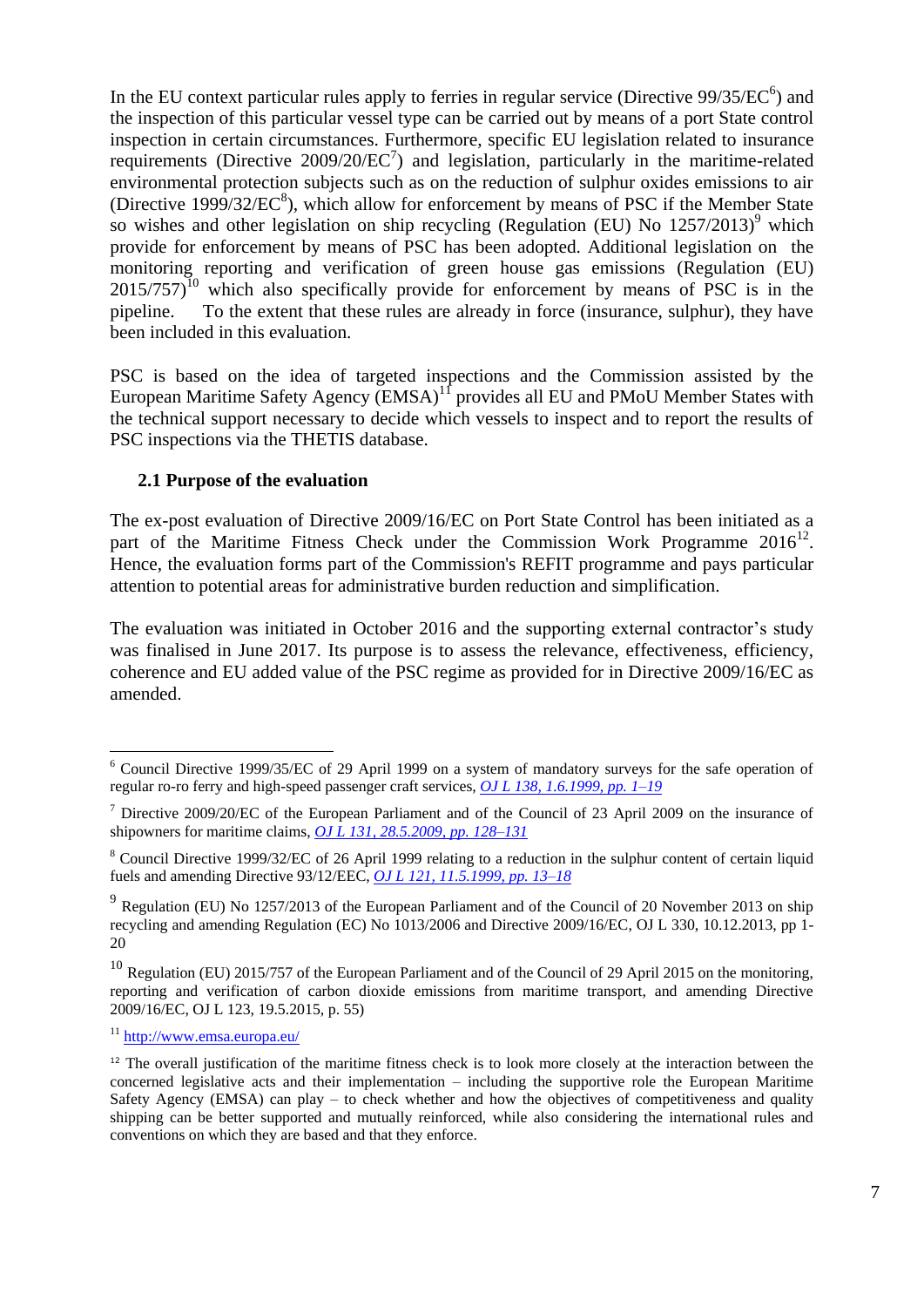#### <span id="page-7-0"></span>**2.2 Scope of the evaluation**

The evaluation examines the application and impacts of the PSC Directive (as amended) from the 1<sup>st</sup> of January 2011, when it entered into force, until the 30<sup>th</sup> of June 2016 in the 23 EU Member States in which it is implemented. The evaluation report conducted by an external contractor provides the Commission with an independent evidence-based assessment of the implementation of the EU port State control regime according to its effects and the needs it aims to satisfy.

The evaluation assesses the relevance, effectiveness, efficiency, coherence and EU addedvalue of the Directive. Attention was also paid more particularly to certain issues identified as recurrent by EMSA in a horizontal analysis of the visits carried out by the Agency to Member States to verify implementation.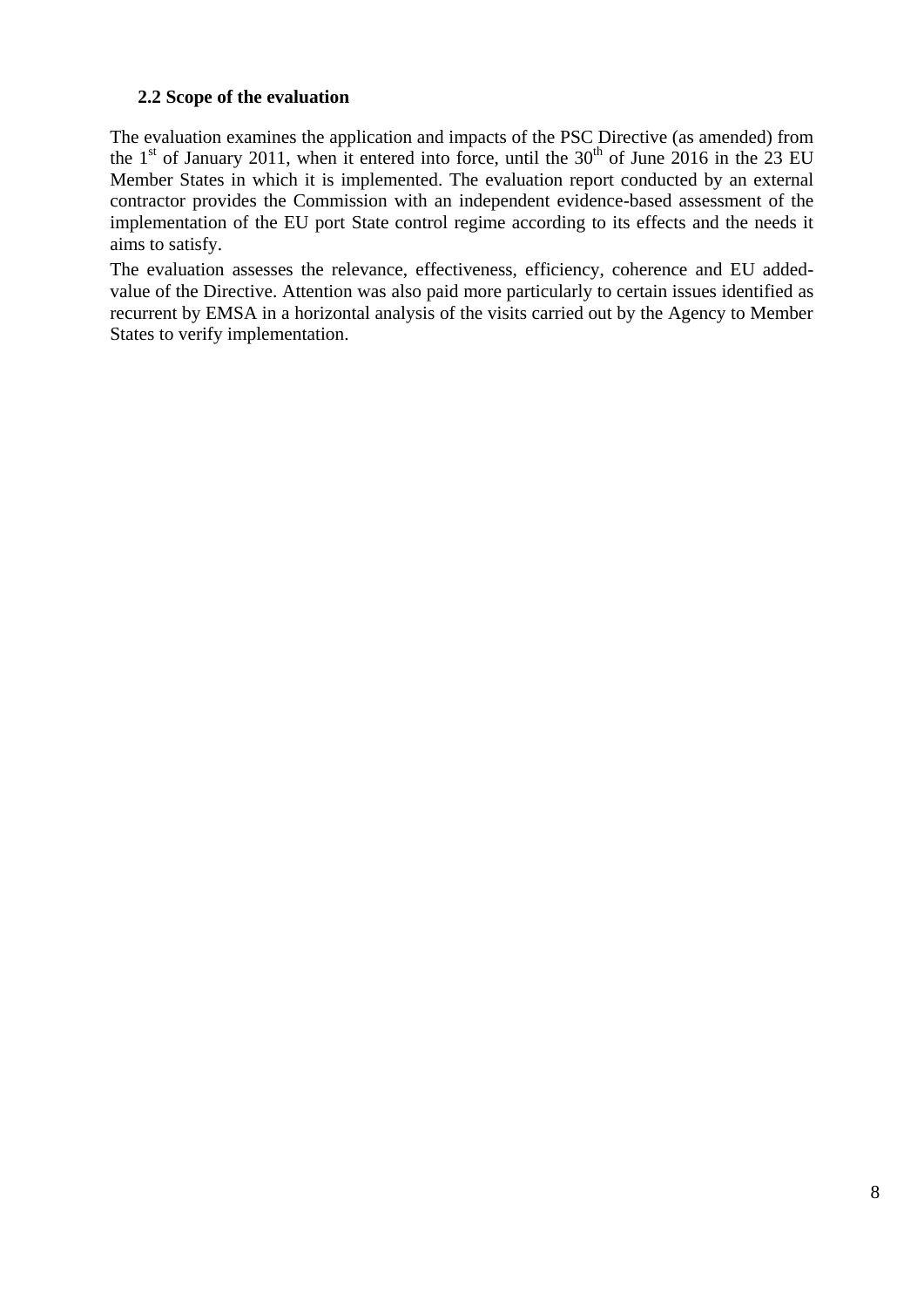#### <span id="page-8-0"></span>**2. BACKGROUND TO THE INITIATIVE**

#### <span id="page-8-1"></span>**3.1 Maritime safety in perspective**

1

Due to its history and international nature maritime transport has developed a rather unusual regulatory structure. At the global level maritime safety and marine environmental protection are promoted through an international legal framework that consists primarily of the United Nations Convention on the Law of the Sea (UNCLOS), 1982, and a number of safety conventions adopted under the auspices of the IMO. These international instruments provide comprehensive standards that serve as bases for the formulation of domestic laws that regulate the design, manning, equipment, operation, management, maintenance, and disposal of ships.

Member States of the IMO implement the international conventions and in order to be able to operate, trade and benefit from the provisions of the IMO conventions all vessels have to have a "nationality", whose laws and regulations apply to the vessel.

The primary responsibility making sure that the vessel complies with the international standards for safety, pollution prevention and on-board living and working conditions lies with the flag State which must ensure that the owner/ operator takes all appropriate action to do so. However as has been noted there are owners and indeed flag States who are unwilling and/or unable to take their responsibilities. However, in line with the principle of customary international law known as "freedom of navigation" all vessels have the right to call at any port and so PSC has been developed as a response to this.

This being said maritime safety in Europe is comparatively one of the safest forms of transport of either goods or persons. During 2016 some 3145 marine casualties and incidents were reported to the European Maritime Casualty Information Platform (EMCIP) operated by EMSA by the maritime accident investigation bodies in the EU/EEA. In total there were 106 reported fatalities, 957 persons injured, 26 ships lost and 123 investigations launched. The reported and recorded figures have remained rather stable over the last seven years. Nevertheless, the numbers of vessels carrying passengers and or dangerous and polluting cargoes means that a single accident could have a disproportionally large impact on society or on the environment.

Given the multi layered aspect of maritime safety regulation with States having responsibilities as Flag States, coastal States and port States it is not always easy to attribute improvements in safety, environmental protection and social conditions solely to one type of legislation taken by states acting in one capacity. The maritime safety regulation picture is a complex and overlapping one. Some of the improvements observed in the picture in Europe since the adoption of the third maritime safety package in 2009 of which the PSC Directive was part may have happened anyway (e.g. as a consequence of IMO compliance, Paris MoU provisions, flag State surveys<sup>13</sup>, and shipowner actions).

<sup>&</sup>lt;sup>13</sup> Flag State Inspections surveys are used by flag states to ensure satisfactory standards are being maintained on board vessels flying their flag. The surveys are carried out by approved Flag State Inspectors (which in many cases can be recognized organizations) and include verification of statutory documentation and an examination of the vessel's structure, machinery and equipment as well as a more thorough inspection and/or operational testing of firefighting equipment, lifesaving appliances and safety equipment.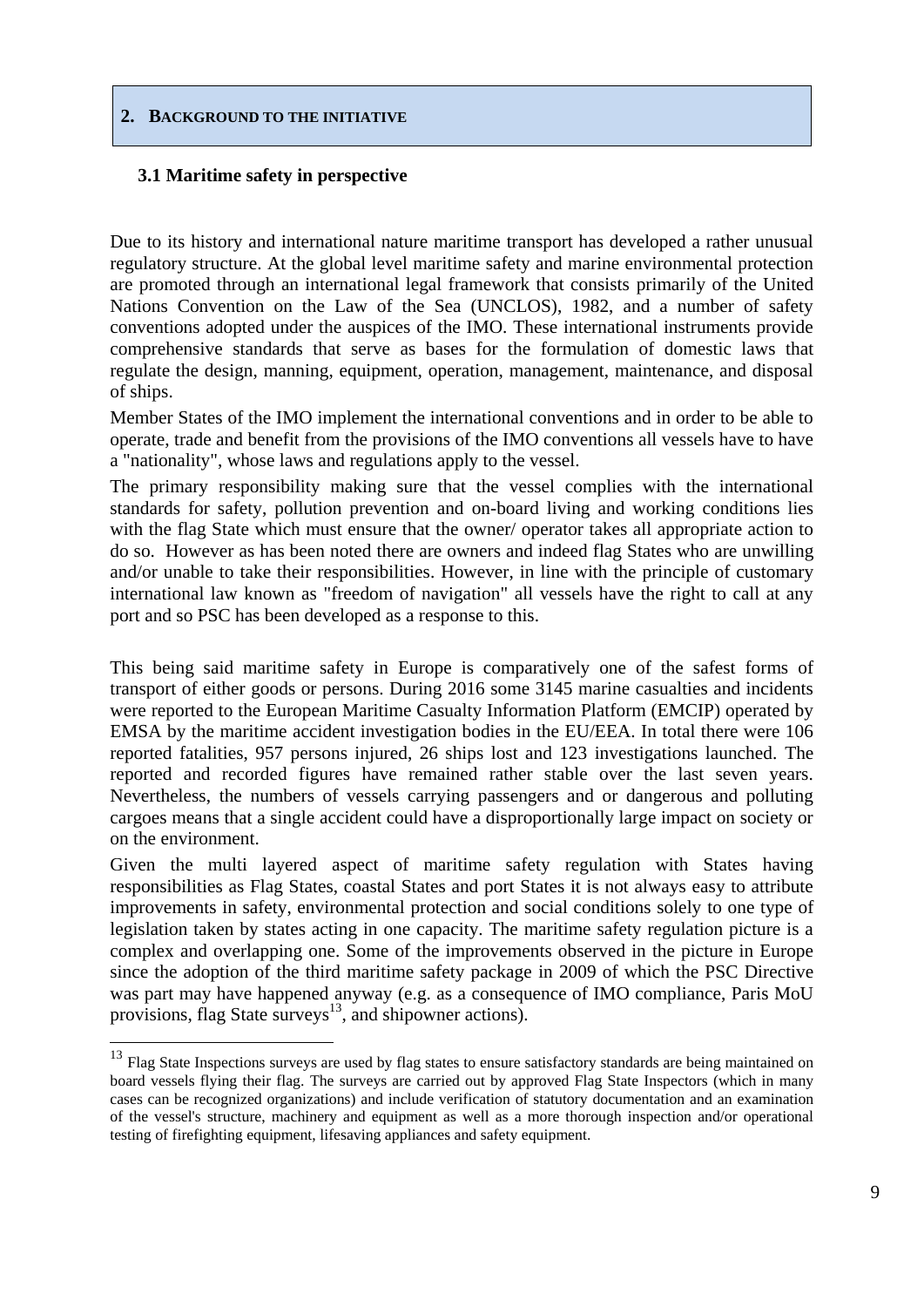One element that may have had a positive effect on the safety record in the last ten years is a spike in new vessels just before the world economic slump in 2008. While there is no direct link between the age of a vessel sand its safety record newer tonnage tends to be better maintained and have less deficiencies.

# <span id="page-9-0"></span>**3.2 Description of the initiative and its objectives**

The main objectives of the Directive are to 1) improve safety, i.e. increase the protection of passengers and crews, 2) enhance environmental protection, i.e. reduce the risk of environmental pollution, 3) ensure maritime security and 4) improve on-board living and working conditions. The related specific objective of the Directive is to drastically reduce substandard shipping through increased compliance, common criteria and harmonised procedures for controls, and a control system which takes into account the risk profile of ships.

In addition, the Directive also has the general objective to avoid distortions of competition, in the sense that operators who follow good practices are not put at a commercial disadvantage compared to those who are prepared to take short cuts with regard to the international standards. A harmonised approach for enforcement of international standards is hence important in this regard. Article 27 of the Directive and Commission Regulation 802/2010 (as amended) provide for a mechanism whereby the Commission establishes and regularly publishes information relating to companies whose performance in PSC inspections has been consistently poor.

The EU (and PMoU) PSC inspection systems are based on targeted inspections which aim to detect ships which do not comply with the requirements and hence may pose a safety or environmental risk. Inspections vary in frequency depending on the risk the ships pose, with the ships having a higher probability of not compliance with international conventions and EU legislation (based on type, flag, previous inspection history, and owner) being inspected most often, while those vessels which pass inspection without problems are subject to less frequent inspections (thereby incentivising good operators)<sup>14</sup>. The sanctions system is based on the identification of deficiencies with serious deficiencies leading to detention. Vessels which are subject to frequent detentions can be banned from European waters and the system also provides for the listing of persistently substandard shipping companies. The inspection burden is shared between Member States.

The expected output of the PSC inspections is to have all ships navigating in EU waters submitted to regular inspections resulting in a high compliance with international standards and relevant EU legislation in the fields of safety, maritime-related environmental protection, security and on-board living and working conditions.

The intervention logic below provides a graphical representation of how the intervention is designed and expected to work.

<sup>&</sup>lt;sup>14</sup> Directive 2009/16/EC introduced a new inspection regime (NIR) for PSC from the 1st January 2011. Under the NIR targeting is carried out by means of an elaborate system whereby each individual ship calling at an EU/PMoU port has its own Ship Risk Profile (SRP). Ships can be designated as "high risk", "low risk" or "standard risk", and the frequency of inspection depends on the SRP.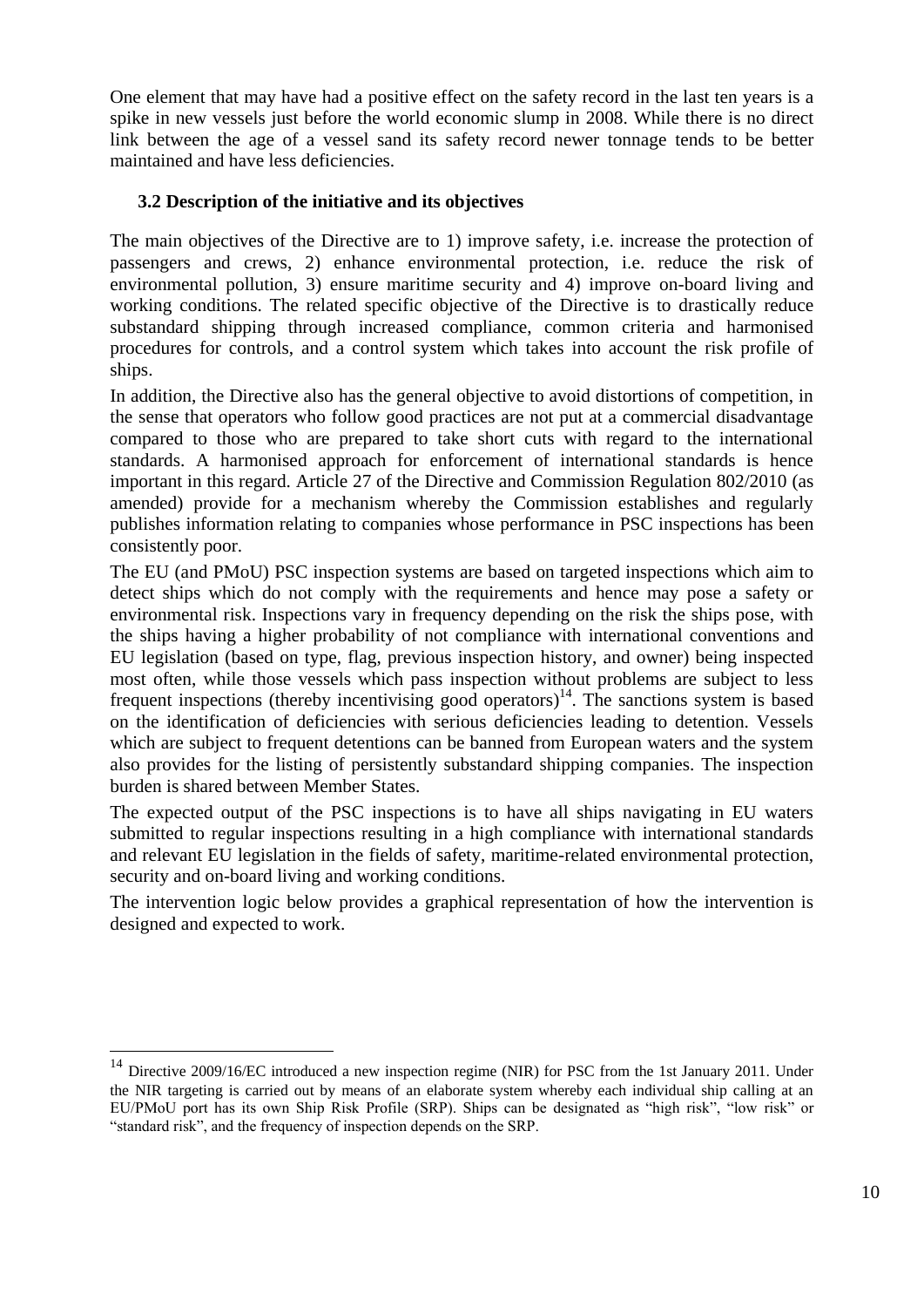#### **ANNEX**

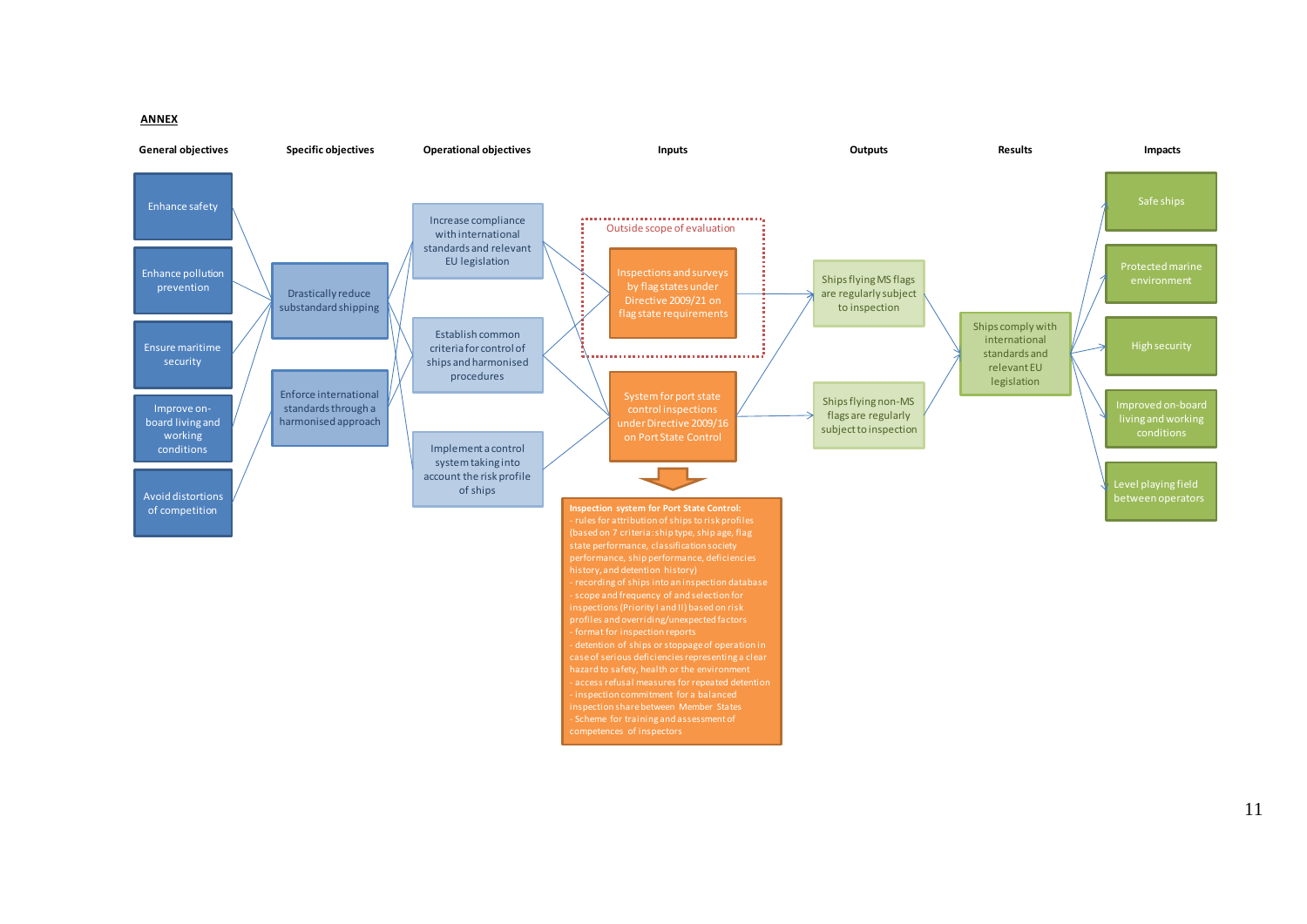#### <span id="page-11-0"></span>**3.3 Baseline**

Directive 2009/16/EC introduced a new inspection regime (NIR) for Port State Control from 1 January 2011. Prior to the introduction of the NIR in 2011 PSC in the EU was regulated by means of Directive 95/21/EC and by the procedures of the PMoU<sup>15</sup>. Those Member States of the PMoU who were also EU Member States were obliged to carry out inspections on 25% of port State control eligible vessels visiting their ports.

In order to fulfil their inspection commitment the Commission noted that in many cases Member States carried out a disproportionately significant number of inspections in the latter months of the year. This had the result that some vessels were inspected more often than their condition or inspection history might have warranted. It also meant that a certain number of inspections were effectively unnecessary as well as the effort put into these inspections both on the part of the PSC administration and on the part of the owner/operator. In 2009 and 2010 the total annual number of inspections was in the range of 24,000 inspections.

With the introduction of the NIR, the 25% quota for inspections to be performed by each individual Member State was abandoned. As an alternative, a 'fair share' scheme was developed. The fair share scheme takes account of individual ship calls in a Member State versus the individual ship calls of all Member States. The Port call information must be provided by the Member States through SafeSeaNet, and will then be transferred to the information system for Port State Control. In 2015 and 2016 the total annual number of inspections was in the range of 15,000.

While Directive 95/21/EC provided some guidance on how vessels were to be selected for inspection, vessels for inspection were not targeted as such. The NIR provided for a more targeted selection process that takes account of improvements in IT and reporting which means that individual ship can be tracked and the inspection history of ships calling to EU/ PMoU ports can be shared by PSC administrations in the member States in near real time. Under the NIR targeting is done through an elaborate scheme of individual Ship Risk Profiles (SRPs).

The SRP of a ship is made up of seven criteria, these are (i) ship type, (ii) age of ship, (iii) flag (iv) the recognised organisation<sup>16</sup>, (v) the PSC performance of the shipowning company, (vi) number of deficiencies recorded in each inspection involving the ship in the previous 36 months and (vii) the number of detentions in each inspection involving the ship in the previous 36 months.

Flag States are classified into black, grey or white lists, adopted by the PMoU on the basis of the total inspections and detentions over a rolling three year period.

<sup>&</sup>lt;sup>15</sup> OJ L 157 of 07.07.1995

<sup>&</sup>lt;sup>16</sup> A classification society is a non-governmental organization that establishes and maintains technical standards for the construction and operation of ships and offshore structures. In many cases flag states delegate many of their inspection and survey activities to classification societies, in this regard the classification societies are called recognised organisations.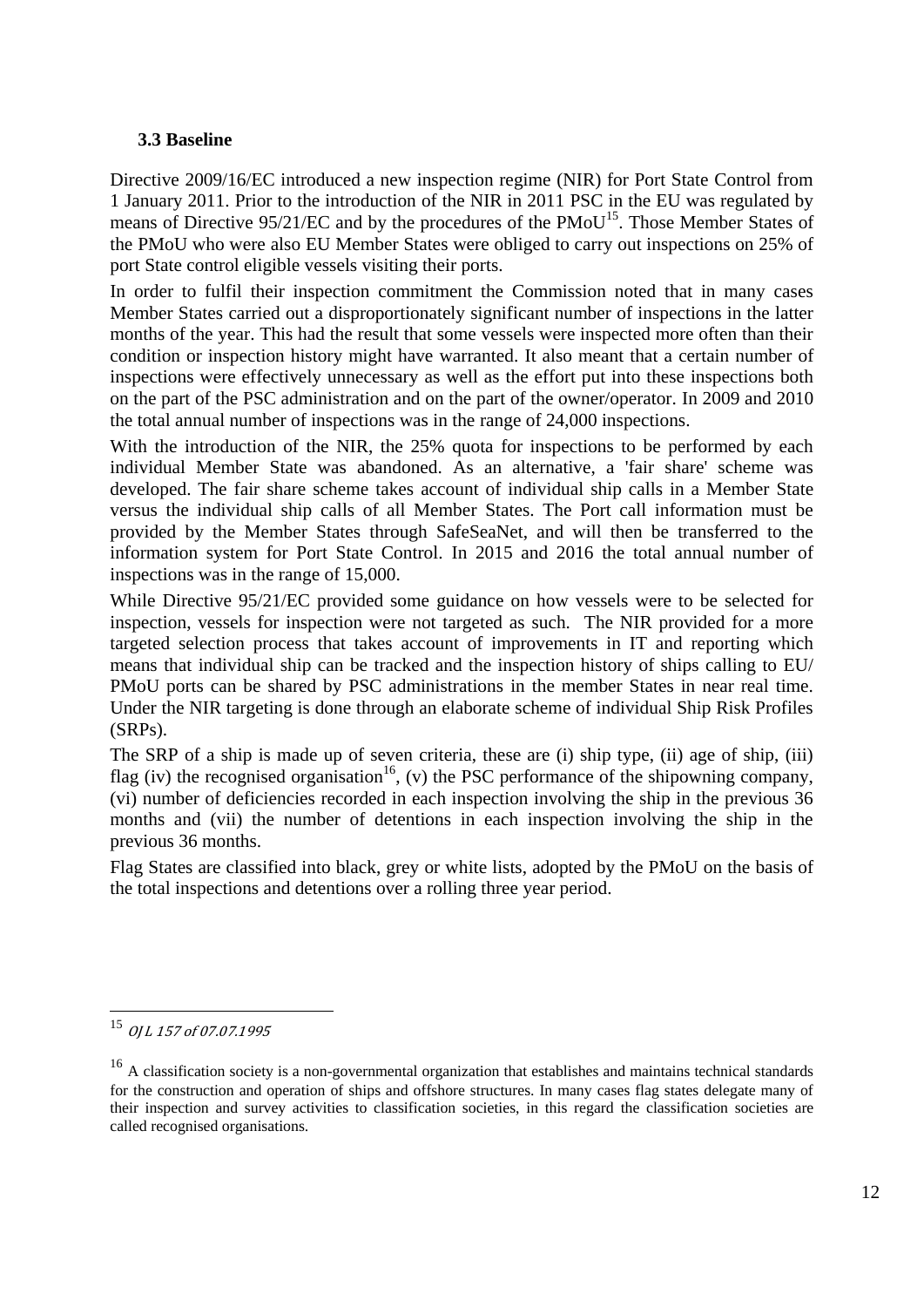As originally conceived Directive 95/21/EC did not provide for any banning procedure in respect of vessels which had been subject to repeated detentions, this was revised in 2001 by means of Directive  $2001/106^{17}$  which provided for a banning mechanism.

Given the above, in the absence of Directive 2009/16/EC, it is likely that Member States would continue to inspect vessels with little regard to their risk profile; the number of repetitive inspections would be higher. Inspections would be less targeted with the poorer performing ships only being selected for inspection on an ad-hoc basis.

# <span id="page-12-0"></span>**3. METHOD**

The evaluation relied to a certain extent on an ex-post evaluation support study undertaken by an external contractor, who submitted its final report in July 2017. A standard triangulation approach was applied to address the evaluation questions, through different angles: desk study, interviews, and surveys.

Most of the desk study was based on data received from EMSA. This PSC data set stored in the THETIS database comprises time series for the number of inspections, deficiencies, and detentions – by Paris MoU member, by age of ship, by ship risk profile, by priority and by type of deficiency.

To put the Paris MoU PSC data (regarding inspections, deficiencies and detentions) in an even wider international perspective, some elements were compared with those of other memoranda of Understanding such as the Mediterranean, Indian Ocean and Tokyo MoUs. This was also done with in view of the pursuance of global PSC harmonisation, as well as the question whether the Paris MoU PSC inspections have pushed 'substandard' shipping elsewhere.

Efforts were focused on interviews with targeted stakeholders. Stakeholders were selected from the major stakeholder groups: maritime authorities, ship-owners, ship agents, third (non-EU) States whose ships call in EU ports, recognised organisations, seafarers and their organisations, other actors involved in maritime transport who can be involved in the application of the Directive, such as pilots, ports and port operators and other national and international bodies involved in PSC.

 $17\,$ Directive 2001/106/EC of the European Parliament and of the Council of 19 December 2001 amending Council Directive 95/21/EC concerning the enforcement, in respect of shipping using Community ports and sailing in the waters under the jurisdiction of the Member States, of international standards for ship safety, pollution prevention and shipboard living and working conditions (port State control) OJ L 019 , 22/01/2002 pp. 17 - 31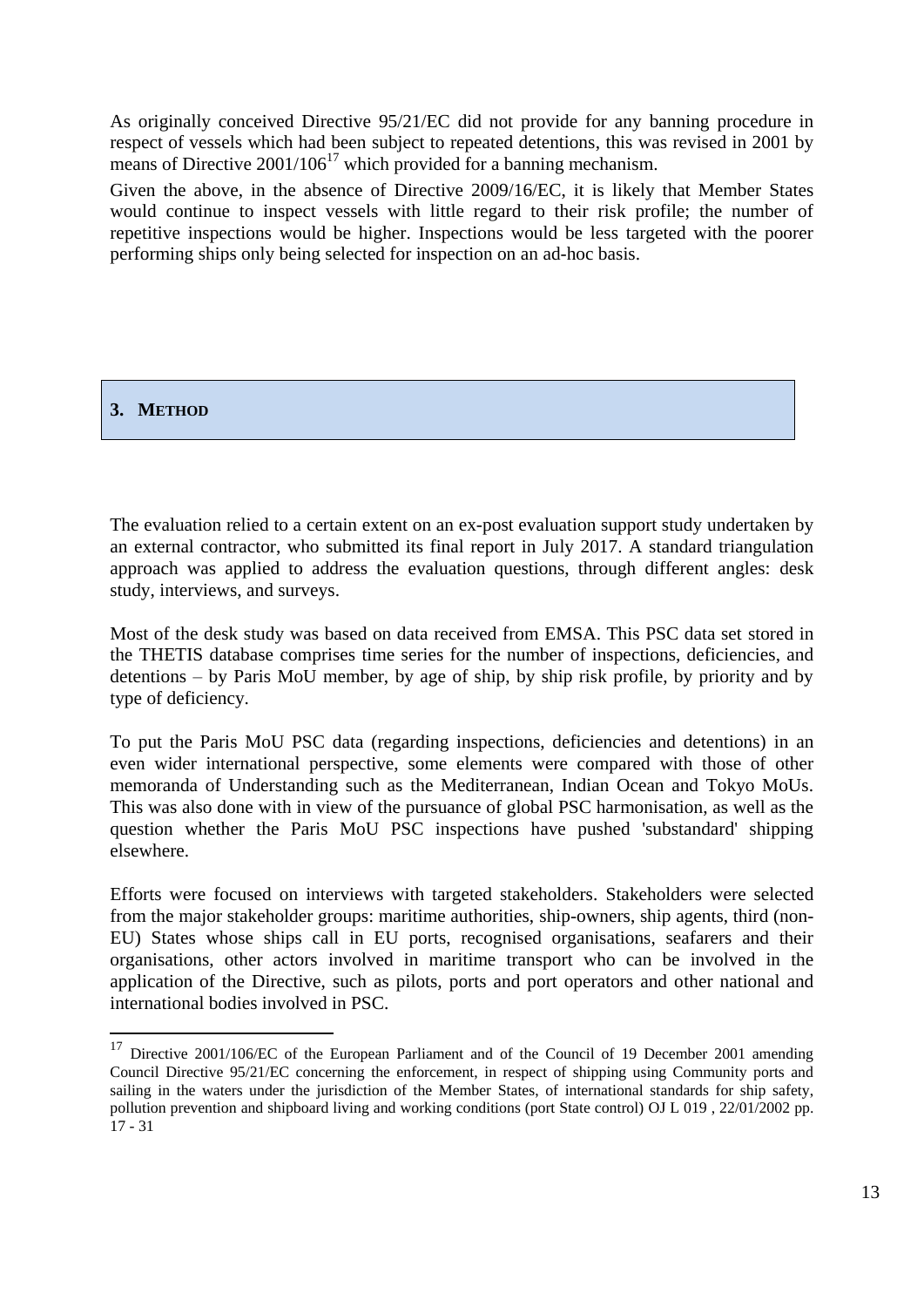34 stakeholder interviews have been carried out, where the stakeholders were selected based on a number of criteria, taking into account among other things, their geographical location across sea basins and the number of PSC inspections (for maritime authorities), the types of trade and the rating of the flag on the White-Grey-Black list of the Paris MoU (for shipowners), the size, location and type of trade involved (for ports), the size of the flag and the position of the flag on the White-Grey-Black list of the Paris MoU (for third States).

Additionally, the contractor who conducted the evaluation participated in a two-day workshop at EMSA premises with the relevant staff from EMSA and the Commission.

A targeted survey of maritime administrations, shipowners and operators, shippers, trade union representatives and other interested parties was launched together with a survey carried out in conjunction with the ex-post evaluation of the flag State/Accident Investigation Directives to mitigate possible stakeholder fatigue and so to improve response rates. Despite these efforts the survey has suffered from a relatively low response rate as regards most groups of stakeholders.

Furthermore, an Open Public Consultation (OPC) on the fitness of EU legislation for maritime transport safety and efficiency including for this Directive was launched on the  $7<sup>th</sup>$ October 2016 and was closed on the  $20^{th}$  January 2017.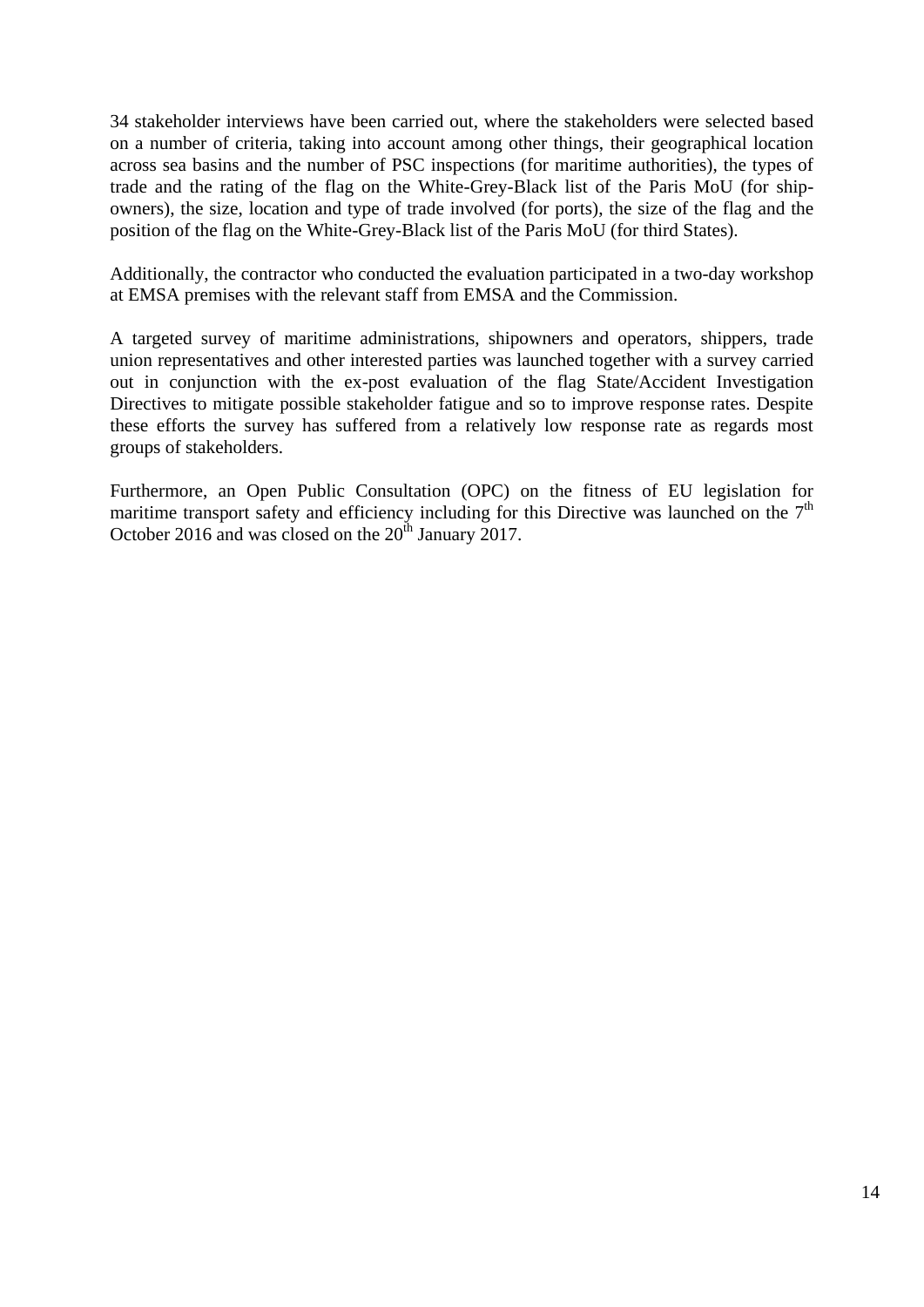#### <span id="page-14-0"></span>**4. IMPLEMENTATION STATE OF PLAY (RESULTS)**

The effectiveness of the Directive depends on implementation and enforcement actions by the Member States and the Commission. In this context, Article 4 imposes an obligation on Member States to take all necessary measures to be legally entitled to carry out the inspections referred to in the Directive and to maintain appropriate competent authorities with qualified inspectors performing the inspections required in accordance with the Directive, Member States must also report to the Commission on the measures taken and on progress made in implementing the Directive.

In accordance with Article 38 thereof, Directive 2009/16/EC came into force on 17 June 2009; however, as provided for by Article 36 of the Directive, Member States had until 1 January 2011 to transpose the Directive into their national legislation.

Non-coastal Member States were not obliged to transpose the Directive. While Slovakia implemented the Directive<sup>18</sup>, four Member States (Hungary, Luxemburg, Austria and Czech Republic) formally declared that they would not transpose it.

Two Commission Regulations<sup>19</sup> were adopted in respect of the flag State performance and company performance criteria of the Ship Risk Profile. Commission Regulation (EU)  $428/2010^{20}$  of 20 May 2010 which provides guidance on the items to be verified during the course of an expanded inspection was also adopted.

This new regime relies heavily on an information support system (THETIS) which not only collects and disseminates PSC-related data but also includes a capability to calculate the criteria necessary to guide PSC targeting in Member States from such data. The SafeSeaNet system provides THETIS with all ship arrival and departure information in all ports and anchorages of EU Member States.

A technical interface between the THETIS and SafeSeaNet systems allowing for the recording of ship call information in THETIS, developed and managed by EMSA was put in place by November 2010. THETIS was also loaded with all existing PSC data from the previous inspection databases as from 13 December 2010 and Member States started using the system from that date.

<sup>&</sup>lt;sup>18</sup> Although Slovakia has transposed the Directive, since it does not have any maritime ports there is no implementation information on Slovakia.

<sup>&</sup>lt;sup>19</sup> Commission Regulation (EU) No 801/2010 of 13 September 2010 implementing Article 10(3) of Directive 2009/16/EC of the European Parliament and of the Council as regards the flag State criteria, *[OJ L 241,](http://eur-lex.europa.eu/legal-content/EN/TXT/PDF/?uri=CELEX:32010R0801&qid=1499331661628&from=EN)  [14.9.2010, pp. 1–3](http://eur-lex.europa.eu/legal-content/EN/TXT/PDF/?uri=CELEX:32010R0801&qid=1499331661628&from=EN)* and Commission Regulation (EU) No 802/2010 of 13 September 2010 implementing Article 10(3) and Article 27 of Directive 2009/16/EC of the European Parliament and of the Council as regards company performance, *[OJ L 241, 14.9.2010, pp. 4–7](http://eur-lex.europa.eu/legal-content/EN/TXT/PDF/?uri=CELEX:32010R0802&qid=1499331822862&from=EN)*

 $^{20}$  Commission Regulation (EU) No 428/2010 of 20 May 2010 implementing Article 14 of Directive 2009/16/EC of the European Parliament and of the Council as regards expanded inspections of ships, *OJ L 125, 21.5.2010*, [pp.](http://eur-lex.europa.eu/legal-content/EN/TXT/PDF/?uri=CELEX:32010R0428&qid=1499331986801&from=EN) 2–7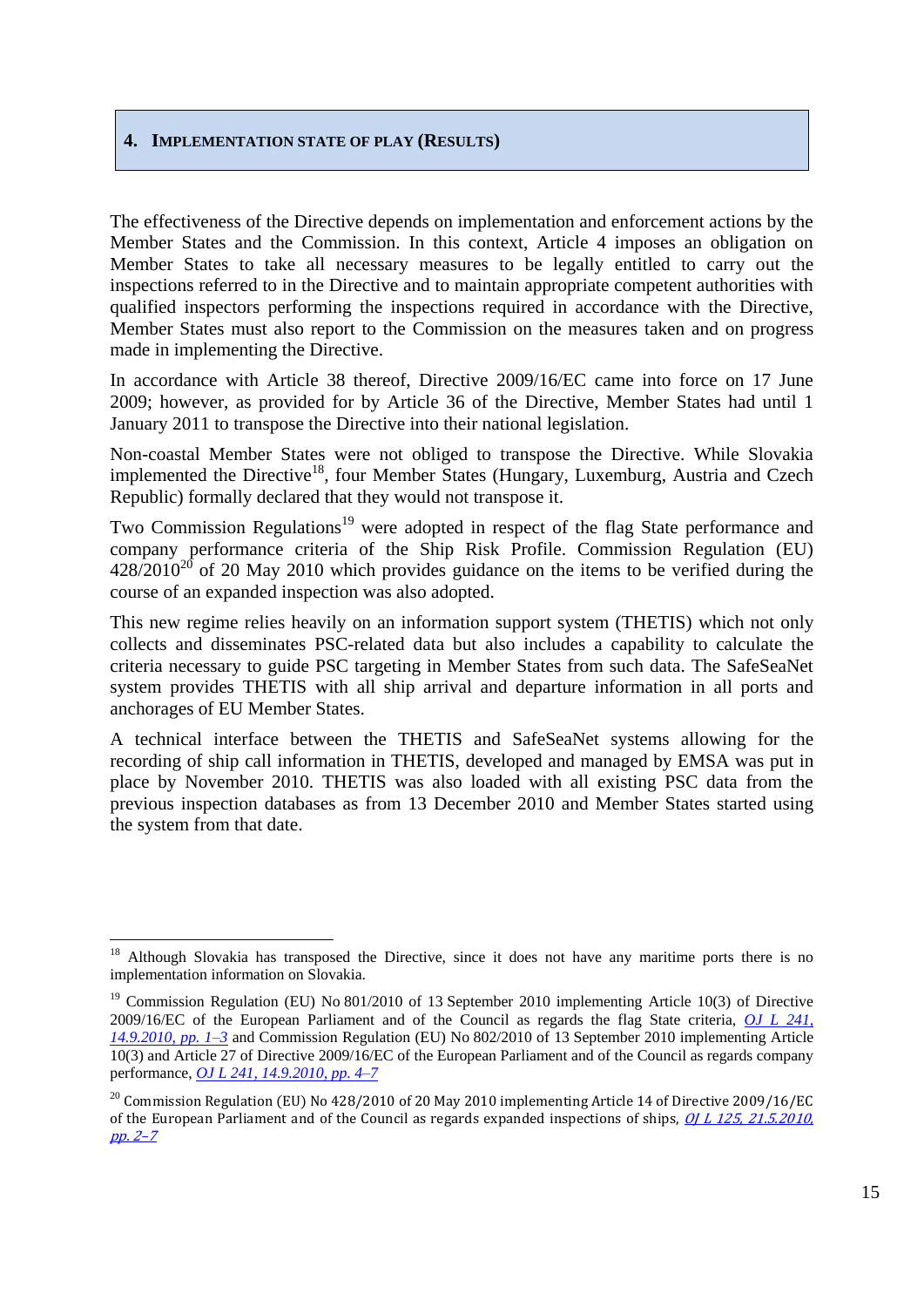#### <span id="page-15-0"></span>**5. ANSWERS TO THE EVALUATION QUESTIONS**

Five evaluation criteria were identified using the Commission's Better Regulation framework, on the basis of which ten (10) evaluation questions were defined, listed below under each relevant evaluation criterion.

#### <span id="page-15-1"></span>**6.1 Relevance**

<span id="page-15-2"></span>*6.1.1 To what extent is the layer of defence provided by PSC (safety, working conditions, and environmental protection) still required and appropriate?*

The evaluation finds that there is a need for PSC as a defence against 'substandard' shipping. As shown in the graph below, the continued need for PSC is overwhelmingly supported by all the interviewed stakeholder groups.



*Source: COWI/Ecorys survey –* Final evaluation report*, p.23.*

Although deficiencies and detentions have fallen since the introduction of the  $NIR<sup>21</sup>$ , 'substandard' shipping remains in the Paris MoU areas and in other MoU areas as shown also by the fact that the number of ships on the 'banning list' still is notable<sup>22</sup>.

Hence, PSC in the EU (Paris MoU) area will continue to be relevant as long as there are flags on the 'black list' of the Paris MoU – or simply because some flags are not doing a proper job. In other words, the need for PSC will remain for as long as there are differences in the standards and the quality of the controls across between flag States and between different regions around the world.

<sup>1</sup> <sup>21</sup> Over the period 2011-2016, the number of deficiencies in the Paris MoU area has fallen by 16% and the number of detentions by 2%. – *Final evaluation report*, Table 3-1, p.21 (source: EMSA/THETIS).

<sup>&</sup>lt;sup>22</sup> See the list of ships that have been refused access:<https://portal.emsa.europa.eu/web/thetis/refusal-of-access>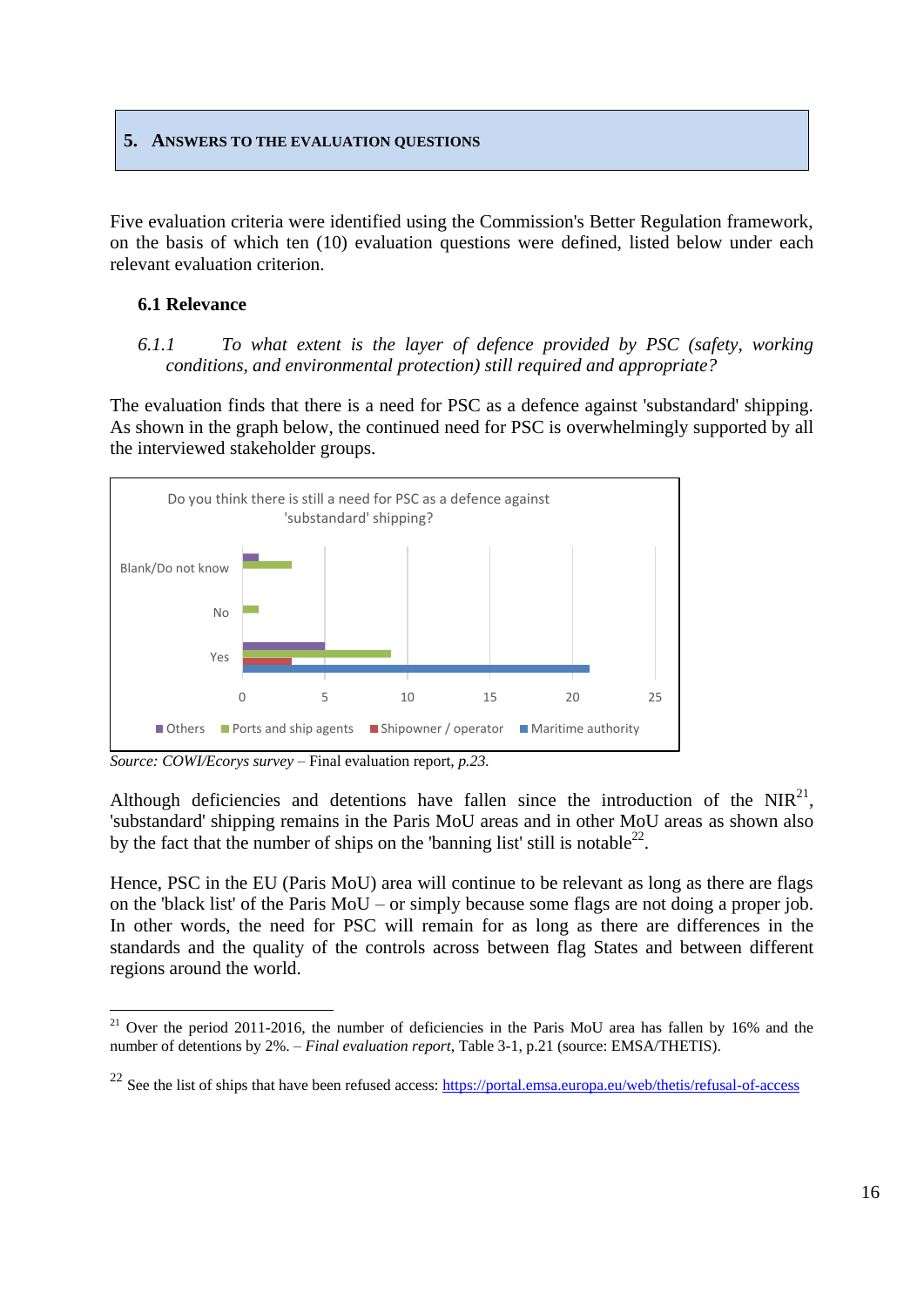Finally, in the context of global shipping competition, PSC is perceived as an important tool for ensuring fair competition between shipping companies (i.e. a level playing field). High standard shipping – as evidenced by a good PSC record – is considered by the industry to be an important competitiveness parameter.

PSC inspections are used by several Member States as an enforcement tool. Since the development of PSC and indeed since the entry into force of the NIR in 2011 PSC has been used to carry out enforcement in other primarily environmental areas and in relation to the reduction in the sulphur content of certain liquid fuels regulated at EU level by Directive 2016/802. EU legislation providing for an enforcement role for PSC in relation to shiprecycling and the monitoring reporting and verification of greenhouse gasses in shipping has also been adopted.

### <span id="page-16-0"></span>**6.2 Effectiveness**

<span id="page-16-1"></span>*6.2.1 To what extent is the targeting of what are described as higher risk vessels effective? Would other risk factors contribute to increase target effectiveness?*

The evaluation finds that the targeting of high-risk ships using THETIS – via the specific risk profile for each ship and the priority-setting system – is effective in the sense that it leads to the inspection of ships that pose a higher risk of non-compliance with the applicable EU/international standards. The study has found that the targeting of high risk ships using THETIS – via the priority-setting system – is effective in the sense that it leads to the inspection of ships that pose a high risk of noncomplying with the agreed international/EU standards.

Indeed, two thirds (67%) of EEA maritime authorities that were interviewed indicated that they almost solely rely on THETIS for the selection of ships for inspection. Overall, stakeholders also assess that the current design of the ship risk profile applied according to the Paris MoU and Directive 2009/16/EC results in the correct targeting of low-performing ships. This was confirmed by 18 out of the 21 that responded to the COWI/Ecorys survey.

However, those EU administrations who were interviewed expressed the view that there is room for improvements to the design of the ship risk profile and some of these issues have been or are currently being discussed within the PMoU. Among the issues under discussion are

- o more weight on individual ship risk factors (rather than generic ones such as the age and the type of ship, the company performance and the RO),
- o a revision of the formula for calculation of flag performance,
- o the introduction of a provision regarding IMO audits becoming mandatory and
- o the inclusion of a 'green focus' in the profile calculation.

The issue of a green focus in in the calculation of the risk profile is also becoming more pertinent given the increased use of PSC inspections for environmentally linked issues (such as sulphur emissions, ship recycling and the monitoring reporting and verification of greenhouse gases).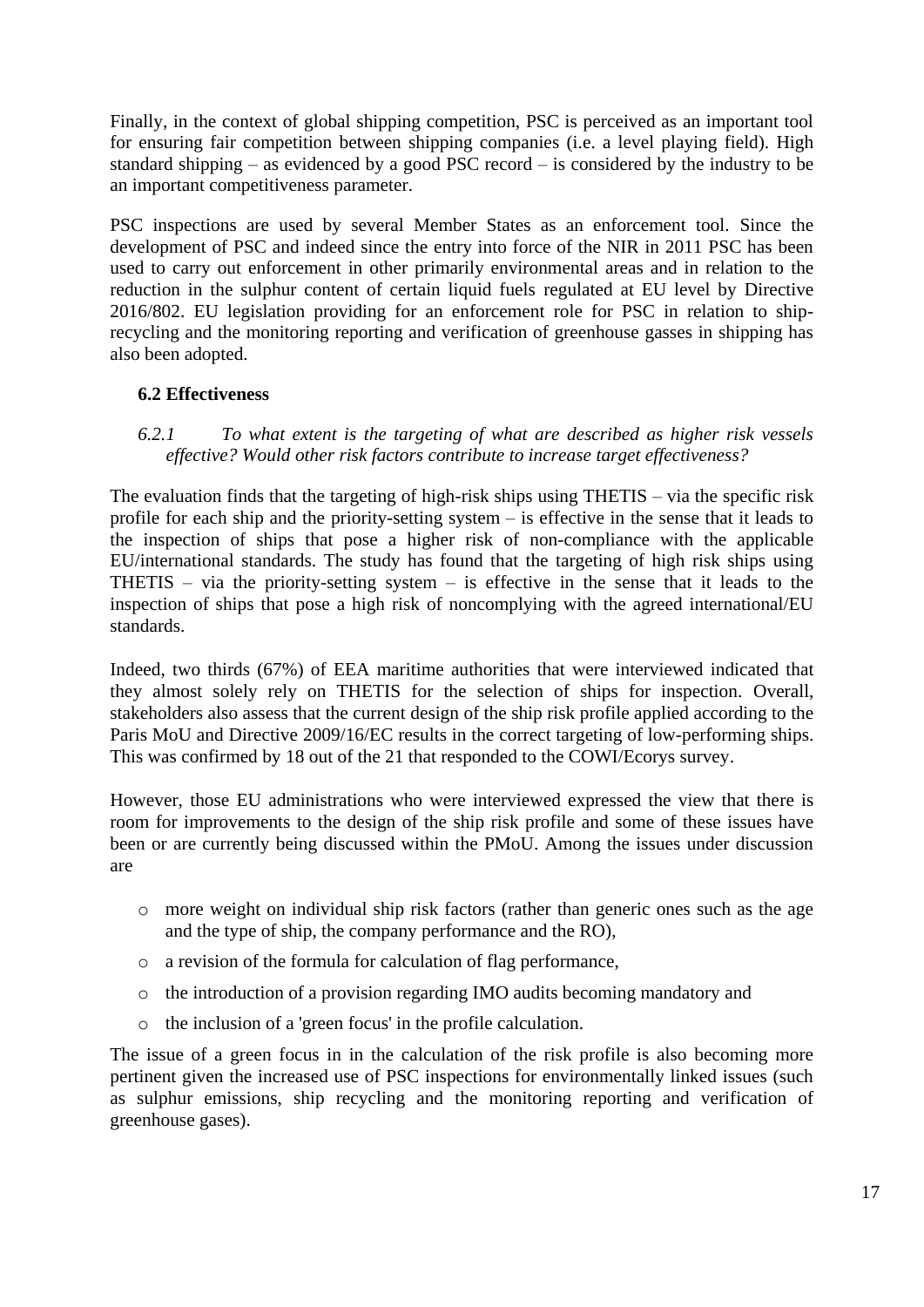Problems relating to the SafeSeaNet-THETIS interface have also been identified this relates primarily to the failure on the part of Member States to update actual times of arrival and departure of ships means that it is not always possible to correctly target vessels for inspection. These were identified in particular during the operation of THETIS and during the EMSA inspection visits to Member States, this primarily seems to relate to poor implementation in Member States.

### <span id="page-17-0"></span>*6.2.2 To what extent are all eligible ships being inspected (PSC, flag state, environmental regimes)? Are there any gaps in coverage?*

No significant gaps in the PSC inspection coverage have been identified in the evaluation. A clear majority of maritime authorities (59%) indicated that they are not aware of any ships that are not being targeted for PSC inspections. The THETIS database and the opinion of the national authorities demonstrate that PSC is effective in ensuring that all substandard vessels operating within the EU/Paris MoU region are being targeted by the existing PSC system.

The majority of ports and ship agents/ship owners find the frequency of inspections fully or mostly appropriate (75%) in relation to the goal of eliminating 'substandard' shipping. The scope of the inspections is found appropriate by 50% of the respondents, with a minority indicating that the scope was occasionally too wide.

Furthermore, there seems to be little evidence of 'substandard' ships escaping PSC inspections. As an exception to this, two types of ships were mentioned: fishing vessels and smaller ships $^{23}$ .

Fishing vessels are currently not covered by PSC. However, they are covered by international conventions (e.g. MARPOL, COLREG etc.) and all port States have a right – but not an obligation  $-$  to inspect such ships, but only as national inspections. The Work in Fishing Convention of the ILO provides for enforcement provisions but it has only been ratified by three Member States. A number of Member States have indicated that as these vessels have to be inspected to ensure compliance with maritime safety, pollution prevention, living and working conditions legislation and legislation related to IUU fishing<sup>24</sup> there could be some interest and utility in adding fishing vessels to the PSC regime.

Many of these smaller ships trade only domestically and may not ordinarily be subject to PSC but rather flag State control and inspections.

However, these 'gaps' are considered to be of limited scope, likely limited to a relatively small number of Member States. It should nonetheless be noted that the issues were reported to be on the rise in the concerned Member States.

 $^{23}$  The NIR was designed for conventional ships above 500GT to which one or more of the relevant international conventions apply. However, interviewed stakeholders suggest that although they typically do not pose a major risk in terms of pollution, smaller ships of less than 500GT were often in bad shape as regards safety. It should however be noted that Directive 2009/16/EC (Article 3(2)) allows a Member State to inspect a vessel the gross tonnage of which is less than 500, Member States shall apply those requirements of a relevant Convention which are applicable and shall, to the extent that a Convention does not apply, take such action as may be necessary to ensure that the ships concerned are not clearly hazardous to safety, health or the environment.

<sup>24</sup> Illegal, unreported and unregulated fishing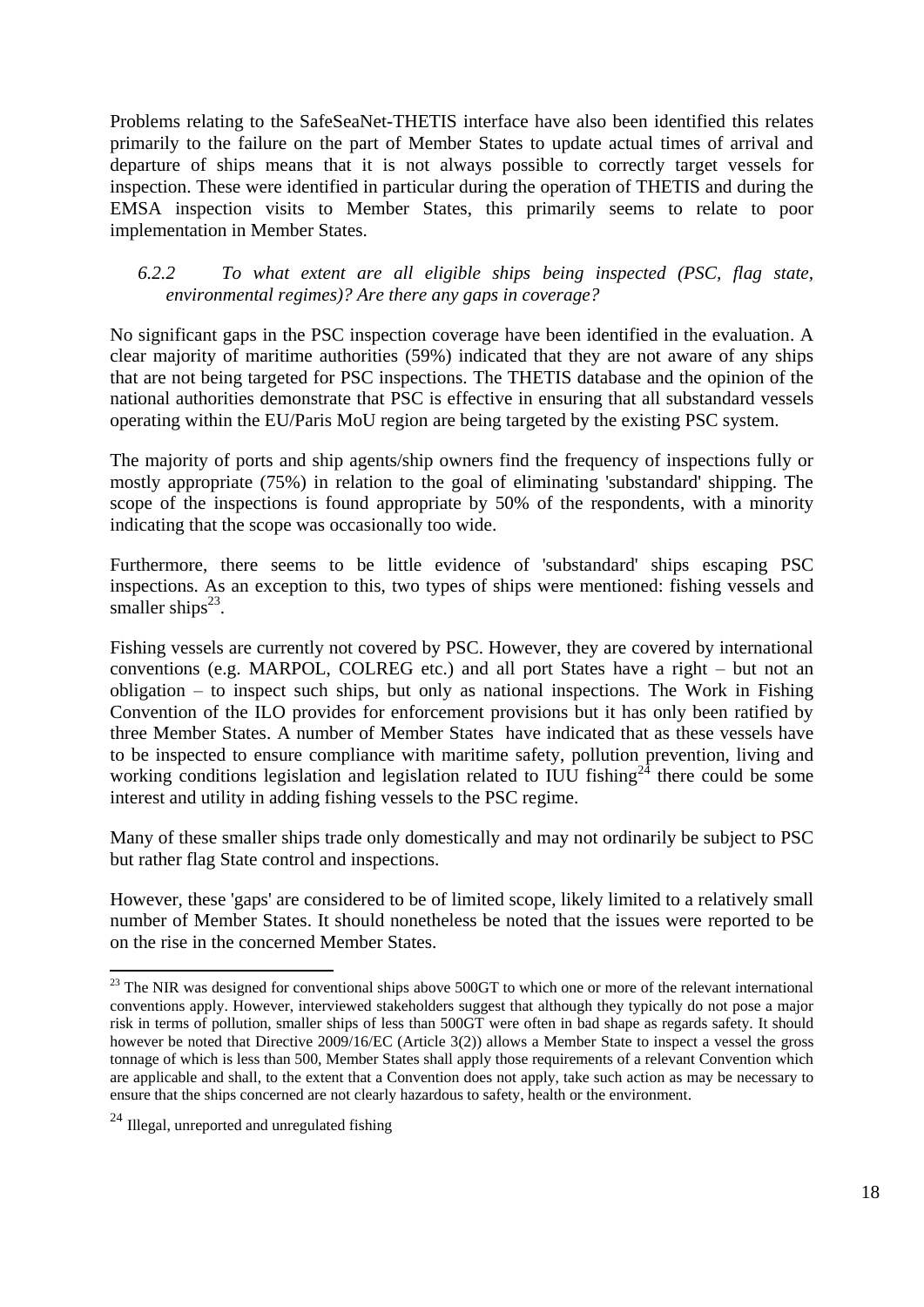#### <span id="page-18-0"></span>*6.2.3 To what extent has the Directive contributed to the intended objectives in terms of improvements in safety, environmental protection and social conditions?*

It is important to acknowledge that it is not straightforward to attribute improvements in safety, environmental protection and social conditions solely to the PSC Directive. This is because some of the improvements may have happened anyway (e.g. as a consequence of IMO compliance, Paris MoU provisions, flag State surveys, and shipowner actions).

While it is difficult specific improvements to PSC the overall picture shows improvement. The vessels that should be targeted are being selected for inspection and few if any eligible vessels are slipping through the net. The Directive has contributed to the intended objectives of improving maritime safety, security, pollution prevention and working conditions. The Directive has served as a supporting enforcement mechanism that has ensured compliance with agreed international and EU standards in the respective areas. The fact that Member States have taken the required action to ensure compliance with the PSC Directive by all EU Member States, the operation and maintenance of THETIS, and the harmonised training provided by EMSA are perceived by all stakeholders as the three major factors behind the effectiveness of the Directive.

A number of different factors have been identified by which the Directive has contributed to safety, environmental protection and social conditions. These include enforcement of PSC requirements, encouragement of harmonisation across the EU/Paris MoU area, the establishment of the common information and targeting system, THETIS, and EMSA training and distance learning.

The overall finding of the evaluation is that the Directive has contributed to the intended objectives of improving maritime safety, security, pollution prevention and working conditions on-board. Since the implementation of the NIR in 2011 the number of deficiencies by type of deficiency has decreased as follows: -11% for pollution prevention, -17% for safety, -26% for security and -9% for working and living conditions.

The enforcement of the PSC requirements through the constant monitoring to THETIS and the training offered by EMSA is also assessed to have contributed to the harmonisation of the PSC activities across the EU and the removal of the perception that certain ports were weak links in the chain. This is in itself an intended mean in the pursuance of an effective PSC system – i.e. that ships are not encouraged to 'shop around' for the most lenient PSC inspectors.

Furthermore, anecdotal evidence suggests that by providing an effective mechanism for the enforcement of relevant standards, the Directive provides a motivating factor for the industry to invest in quality and thereby improve safety, security, pollution prevention and working conditions on board ships calling at EU ports.

In more details, several PSC administrations acknowledge that the legal provisions of the PSC Directive have forced the ministries of finance in the EU Member States to allocate sufficient funds for carrying out the required PSC activities. Several ship-owners agree that for some types of ships the Directive has pushed ship-owners to have an improved safety system on board. Also, control procedures before arrival in each port are said to have improved.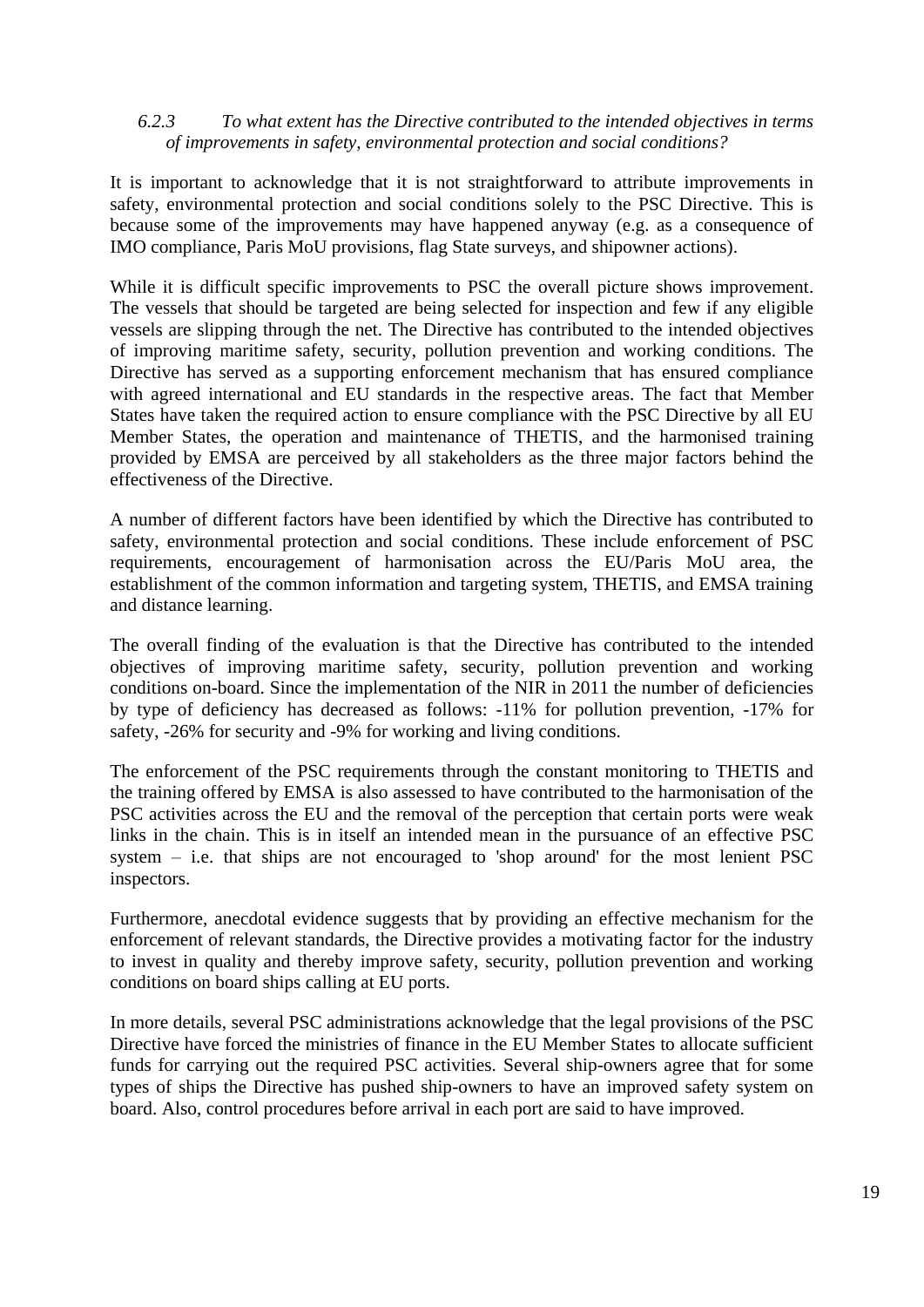#### <span id="page-19-0"></span>*6.2.4 How does the inspectors' training and qualification perform? How can the (present and future) availability of qualified inspectors be ensured and promoted?*

Overall, the evaluation has indicated that inspectors carrying out PSC inspections in EU ports are sufficiently trained and well qualified. Furthermore, Member States do not experience any major difficulties in complying with the training/qualification requirements of the Paris MoU/PSC Directive. The level of training provided at EU and national level is adequate. No major gaps in the training offered have been identified.

EMSA training and distance learning is appreciated by Member State administrations. While in-person training is as a rule more effective, administrations have expressed the view that distance learning modules provide excellent support.

However, notwithstanding training differences in the culture of checking exist, in particular between the Southern and Northern European countries and between countries with civilian vs. military<sup>25</sup> approaches to PSC inspections. In some Member States it is accepted that a deficiency is fixed on the spot and not reported as a deficiency by the PSC inspector. In other Member States all deficiencies are reported no matter whether it can be fixed on the spot. PSC audits have identified a so called 'Nordic approach' that is criticised by some for not registering all observed deficiencies.

Many Member States experience difficulties in recruiting qualified PSC inspector candidates. The economic factor – budget restrictions – is the factor most frequently cited in connection with such challenges. The main issue now and in the future is significantly higher salaries onboard comparing to the salaries that could be offered for PSC inspectors (e.g. in Poland the salary that can be offered to a PSC inspector amounts to approximately 1/10 of the average earnings of a captain).

More generally, there is also an overall shortage of qualified seafarer officers and, as a result, some Member States experience challenges when seeking to recruit candidates with a seagoing background (an issue specifically mentioned in France, Sweden, and the UK). A further problem is the retention of suitably qualified inspectors who after several years' experience can in certain Member States command significantly higher salaries in the private sector. Such problems are less pronounced, or virtually non-existent, in countries in which PSC inspectors form part of the country's military organisation.

### <span id="page-19-1"></span>*6.2.5 How has the publication of company performance in accordance with Article 27 and Commission Regulation 802/2010 (as amended) worked?*

Company performance is one of the generic parameters determining the risk profile of a ship, as such it has functioned well. A list of companies with low and very low performance is published and regularly updated by EMSA. The publication of this list was, in a way similar to that in aviation supposed to act to name and shame persistently poorly performing companies. However, there is no conclusive evidence that the publication of this list has had

<sup>&</sup>lt;sup>25</sup> In Greece and Italy PSC inspections are carried out by the Hellenic Coast Guard and the Corps of the Port Captaincies – Italian Coast Guard Port which are paramilitary or military structures.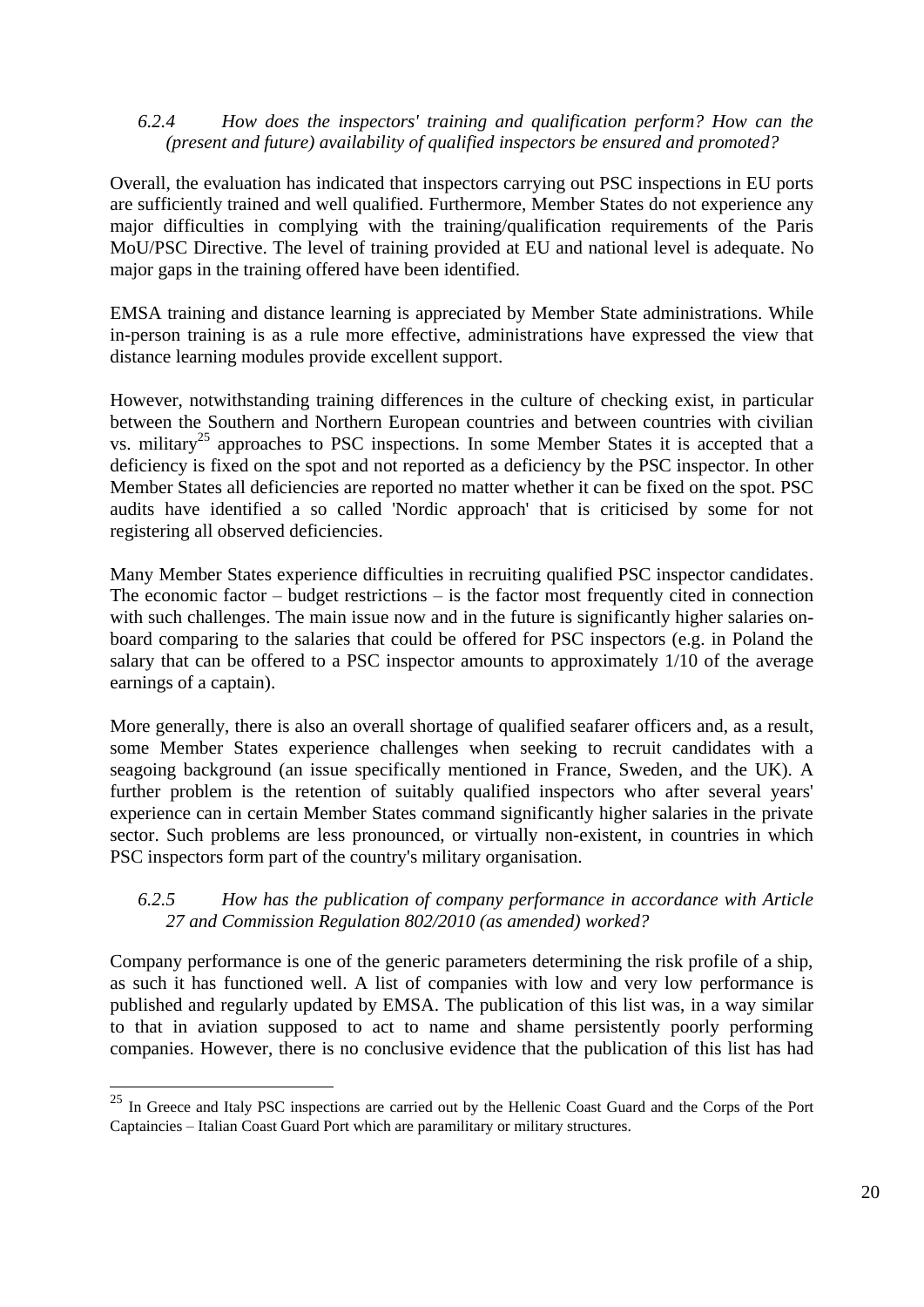an effect in terms of improvements in safety, security, pollution prevention and working conditions.

Most stakeholders interviewed had no or very limited knowledge of and experience with the list of low and very low performing ISM companies. In the survey conducted, only three shipowners responded to the question whether the publication of the list has an effect on behaviour.

#### <span id="page-20-0"></span>**6.3 Efficiency**

#### <span id="page-20-1"></span>*6.3.1 Administrative costs incurred by stakeholders*

Following the introduction of the NIR/PSC Directive, some maritime authorities have experienced an increase in administrative costs, others a decrease, and then again others have seen no perceptible change.

| (2011 & 2016 are under Directive<br>2009/16/EC)       | 2007  | 2010  | 2011  | 2016  |
|-------------------------------------------------------|-------|-------|-------|-------|
| <b>Inspections</b> (number) <sup>26</sup>             | 22996 | 23428 | 18814 | 17403 |
| - Initial inspections (share)                         |       |       | 28%   | 36%   |
| - More detailed inspections (share)                   |       |       | 57%   | 51%   |
| - Expanded inspections (share)                        |       |       | 15%   | 13%   |
| Cost per inspection (Euro)                            | 189   | 189   | 257   | 248   |
| Man-hours per inspection (hours) $^{27}$              | 6.5   | 6.5   | 7.8   | 7.5   |
| - Initial inspection (hours)                          |       |       | 5.3   | 5.3   |
| - More detailed inspections (hours)                   |       |       | 8.1   | 8.1   |
| - Expanded inspections (hours)                        |       |       | 11.1  | 11.1  |
| Cost per man-hour - excl. allowances<br>$(Euro)^{28}$ | 26.5  | 26.5  | 26.5  | 26.5  |
| Allowances (% of labour costs) <sup>29</sup>          | 10%   | 10%   | 25%   | 25%   |
| Cost per man-hour - incl. allowances<br>(Euro)        | 29.2  | 29.2  | 33.1  | 33.1  |
| Total costs (mill Euro)                               | 4.4   | 4.4   | 4.8   | 4.3   |

<sup>26</sup> EMSA/THETIS

**.** 

 $^{27}$  2011/16: EMSA (2016), "Port State Control Cost-Effectiveness - Pilot Study"; 2007/11

<sup>28</sup> Eurostat database, Labour Cost Survey 2012, lc\_ncost\_r2, "Other professional, scientific and technical activities".

 $29$  This is an assumption based on stakeholder interviews.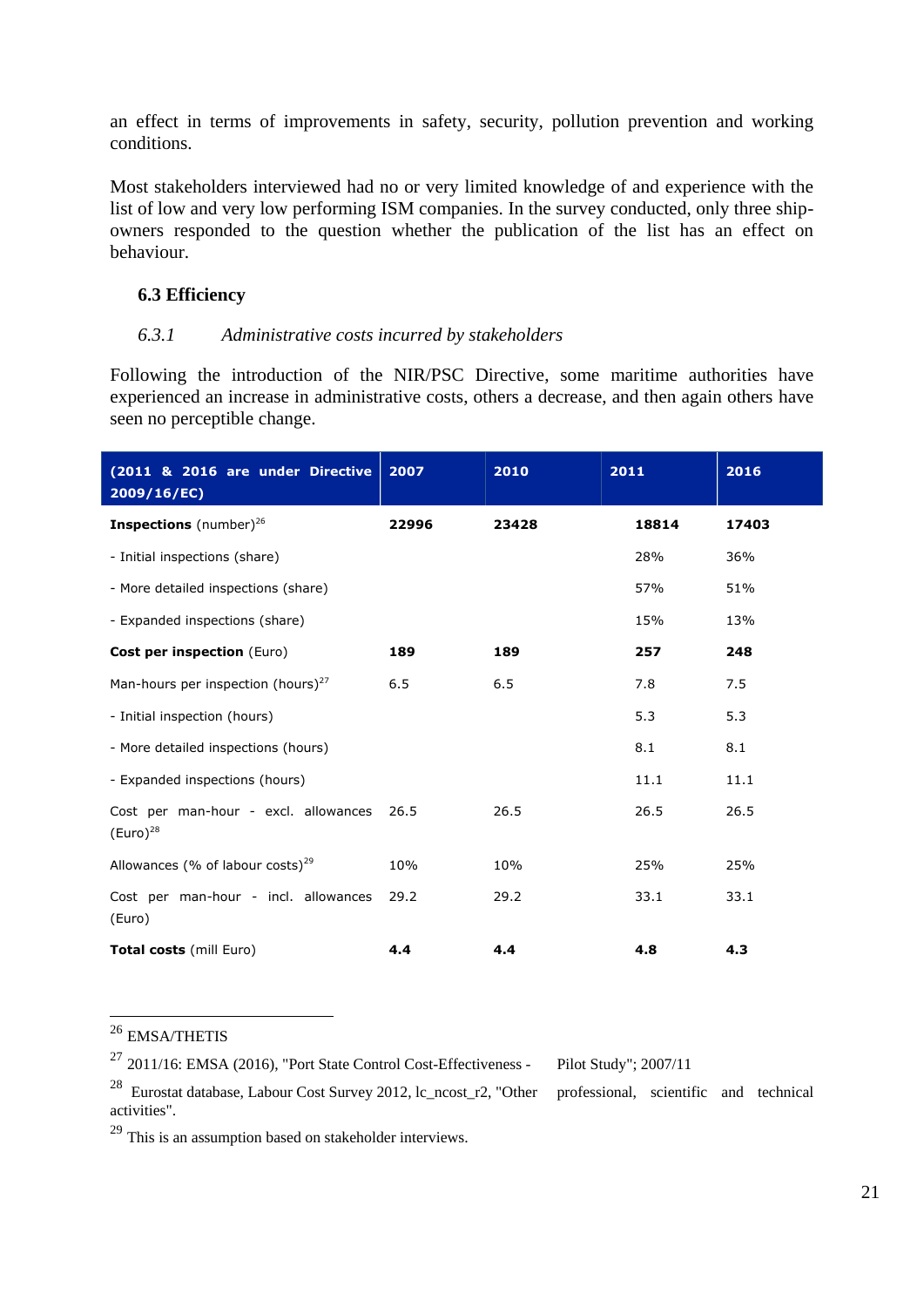The evaluation overall estimates that the average costs across the Member States have remained almost unchanged both prior to and after the introduction of the NIR – i.e. the higher cost per inspection is offset by fewer inspections<sup>30</sup>. While the total number of inspections has decreased by almost 25% the total costs of the inspection regime as a whole has remained the same. The increase in administrative costs per inspection incurred by some maritime authorities results potentially from a number of factors: payment for work outside of normal working hours (e.g. in France an additional payment of 200/250 EUR is provided for inspections carried out during a Saturday or a Sunday), transportation and accommodation costs, administrative work connected with monitoring of incoming ships, but also an increase in the number of inspectors and the associated training needs, etc.

The current – risk-based – PSC regime is generally perceived as an improvement by all categories of stakeholders and most (13 out of 25) maritime authorities indicate that the inspection regime is sufficiently flexible. An example of this is that Member State have the possibility to postpone inspections, as 16 out of the 25 maritime authorities consulted indicated that they make use of this option. Furthermore it is generally accepted that the correct ships are being targeted for inspection, are being inspected and that this is occurring with the correct frequency to ensure safety.

However, room for additional improvement in order to increase cost-efficiency has been identified. As mentioned above, in particular for authorities that do not normally operate on a  $24/7$  basis – e.g. typically civilian authorities – it is considered administratively very heavy and expensive to have staff available and/or on-call 24/7. Notifications are sometimes received with very short notice (a couple of hours). Moreover, risk profiles are recalculated every day and sometimes a ship can change priority (e.g. to Priority I) overnight when it is in the port. It may therefore be necessary to foresee a system of early warning for those administrations that do not ordinarily provide 24/7 PSC coverage so that when such an occurrence takes place they have sufficient time to either make provision for an inspector to be present or if possible to trigger the possibility of postponement.

Geographical conditions are in this context also a challenge, and occasions have been reported where PSC inspectors had to be relocated in order to comply with the qualification requirements regarding the number of PSC inspections that an inspector must carry out during a year to retain their certification.

Some administrations have expressed the view that the annual inspection commitment does not consider geographic aspects in the sense that some locations in Europe are more in the frontline and face more risks than others: some countries have geographical challenges in fulfilling their inspection shares while others are doing more inspections than their fair share. As a result, it can arise that some Member States need to inspect all Priority II ships as there are too few Priority I ships.

1

<sup>&</sup>lt;sup>30</sup> The estimate is based on inspection data from EMSA/THETIS. Furthermore, use was made of labour cost data provided by Eurostat, and it was assumed that allowances have increased with the NIR as requirements to geographical coverage have increased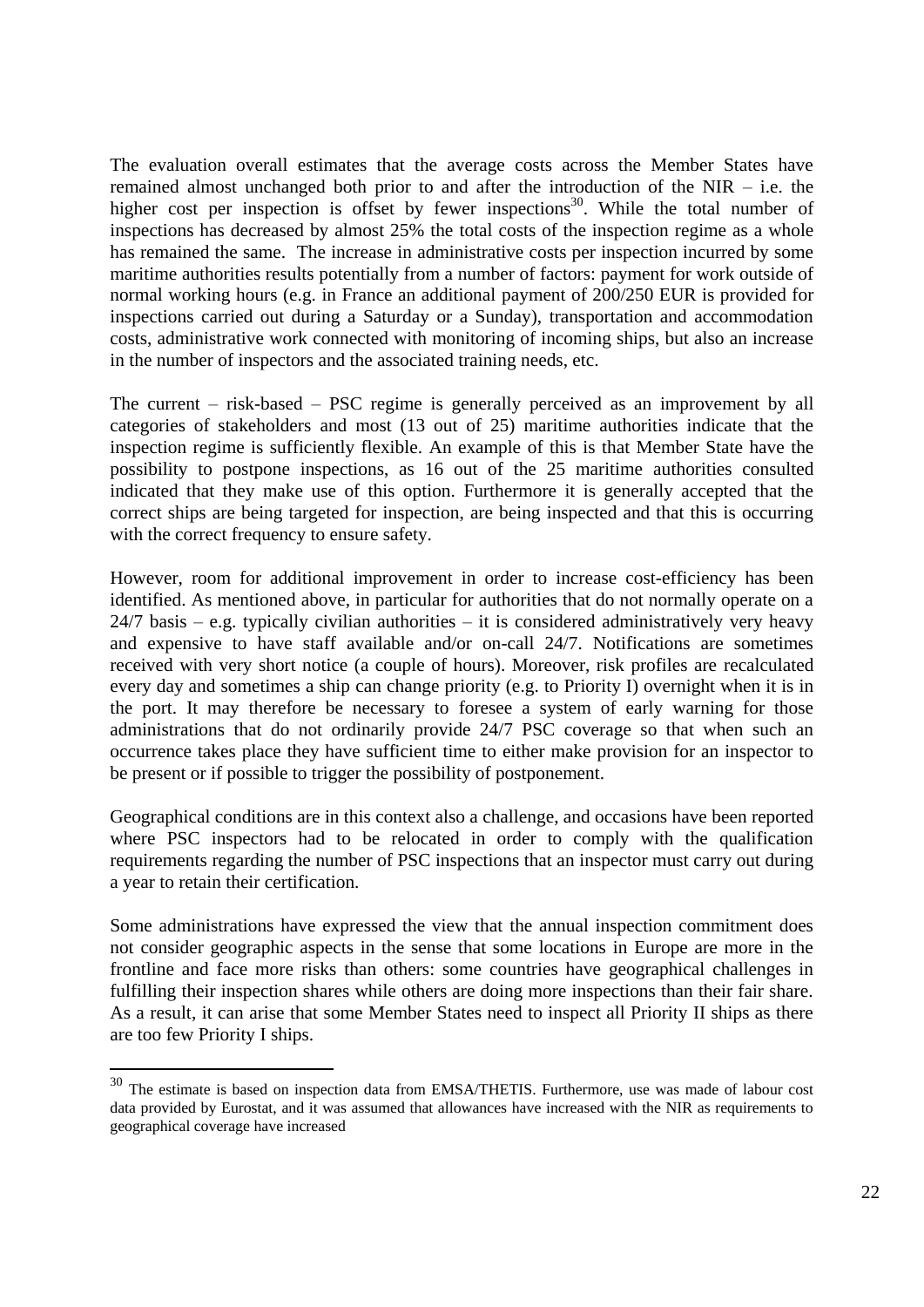The large majority of the ship-owners interviewed generally perceive the administrative costs and the frequency and scope of PSC inspections as proportional to the goal of eliminating 'substandard' shipping and have not reported any significant delays associated with undergoing PSC inspections in EU ports. As far as costs of PSC inspections are concerned, for ship-owners the main issue revolves around the resources needed to assist PSC inspectors when they conduct inspections on board. Ship-owners report that it is difficult for the captain/crew to be part of PSC at the same time as undertaking loading/unloading or other activities. Moreover, PSC inspections were said to often interfere with the crews' rest periods.

Fewer inspections are carried out in the Paris MoU today compared with 2011. At the same time, the share of Priority I inspections have increased (59.7% of all inspections in 2016, compared to 52.4% in 2011), which means that less resources are used for Priority II inspections $31$ .

Finally, the evaluation finds that the number of inspections not required by THETIS carried out has increased since 2011. These are inspections which the Member State is fully entitled to carry out but where the THETIS system has not targeted the vessel for inspection. Member States who inspect these vessels do not have them counted as part of their inspection commitment. In carrying out these inspections, they also incur costs.

In 2011, the number of inspections carried out compared with the commitment figure showed that only 88% of the committed inspections were undertaken  $-$  i.e. too few inspections were carried out. This tendency has reversed in 2016 where inspections undertaken exceed commitments by 21%. This means that some Member States exceed their fair share significantly. Several Member States particularly in the Mediterranean and the Black Sea inspect too many Priority I ships. Additionally, as EMSA pointed out in a recent study<sup>32</sup>, "considering the rationale of the New Inspection Regime, the more priority inspections that are carried out by one Member State (well above its fair share), the more difficult it will be for another Member State to comply with its own fair share requirement of inspecting its national commitment. Furthermore, this excess of priority inspections would also cause a disruption of fair share calculations in the following years." (p. 9).

### <span id="page-22-0"></span>*6.3.2 Efficiency of the THETIS database, interaction with SafeSeaNet*

As the system is being constantly monitored by EMSA it can be said that the THETIS database is used efficiently by maritime authorities responsible for PSC. The vast majority of administrations interviewed perceive it to be a useful tool – and a significant improvement compared to the former database (called  $SIRENaC$ ) – to plan PSC activities, but also to monitor the work of PSC inspectors. Moreover, the vast majority of the maritime authorities interviewed make use of THETIS to regularly monitor their progress towards achieving their annual inspection commitment (fair share).

<sup>1</sup>  $31$  Overall, Priority II inspections have been reduced by 21% over the period 2011-2016.

 $32$  European Maritime Safety Agency (2016), PSC Cost-effectiveness Pilot Study – Summary Report, EMSA.2016.017458.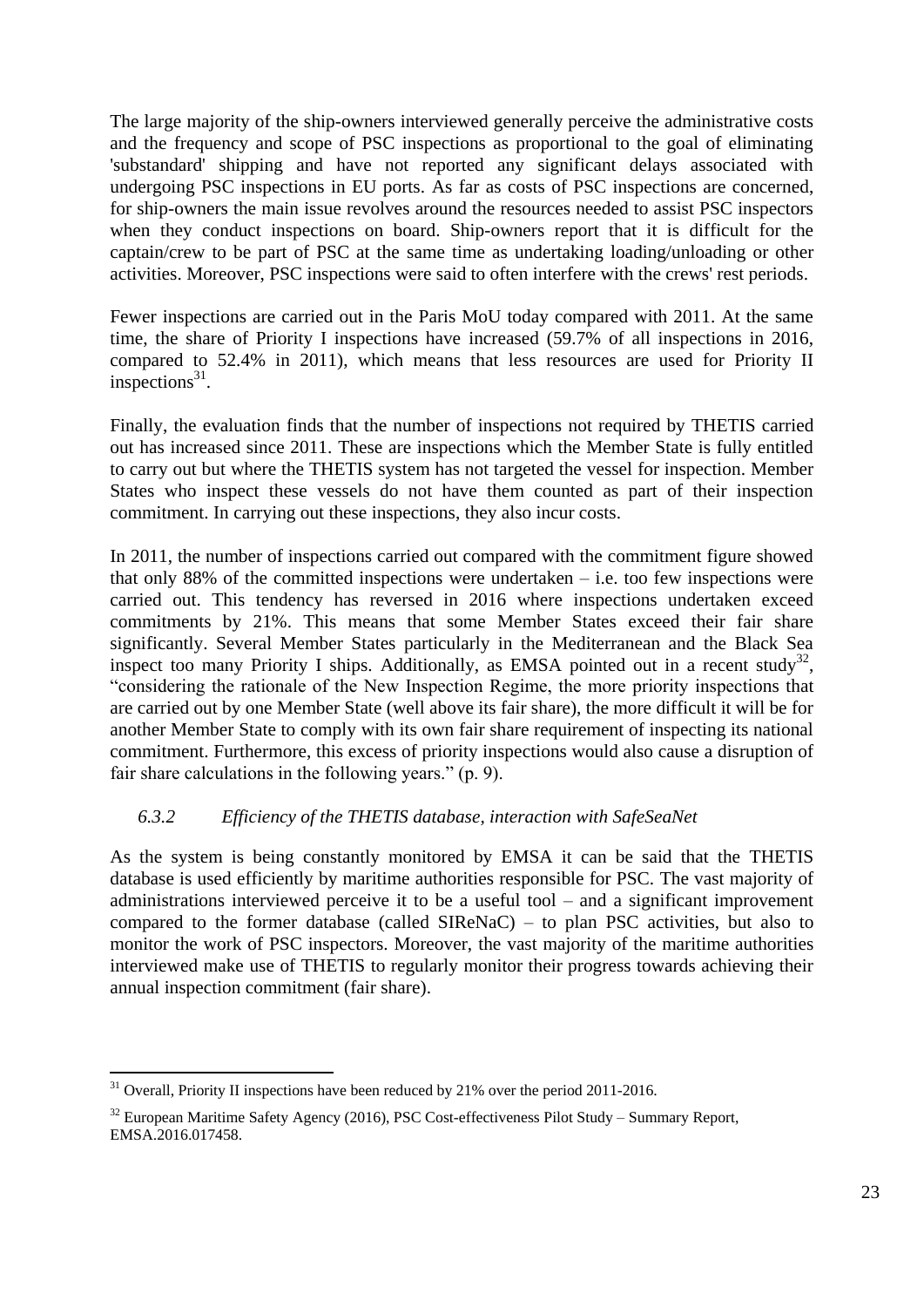The role of EMSA in managing the system, working on continuous improvements and updates and providing day-to-day assistance is appreciated by administrations. A number of issues with a potential room for improvement have nonetheless been identified. For example, some Member States (e.g. Germany) reported difficulties when entering data in the recently updated version of THETIS. There is a potential to improve the efficiency of some of the more advanced tools of THETIS, such as the Jasper Business Intelligence Model, e.g. by improving the user-friendliness of the system or by providing additional training.

Finally, stakeholders overall find the interface between THETIS and SafeSeaNet works well but suggest a number of areas in which the interface could be further improved to enhance its efficiency, e.g. by the implementation of better data input control, a transmission of information between the two systems in real time or within some minutes, the inclusion of ships above 100GT, the identification of ships based on IMO number, or the introduction of direct access to reporting of ship incidents in SafeSeaNet (and CleanSeaNet).

The issue of the THETIS SafeSeaNet interface has however been shown over the life of the implementation of the Directive to be one of the most troublesome aspects of the NIR which can inhibit the efficient operation of the PSC overall. The targeting of vessels for inspection is dependent on knowing what vessel will be where at a precise time. The failure on the part of Member States to update actual times of arrival and departure of ships means that it is not always possible to correctly target vessels for inspection. The Commission/EMSA has sought to identify these issues and bring them to the attention of the competent authorities in the Member States but negative findings in this regard remain one of the most widespread and persistent issues identified by EMSA during its inspection visits to the Member States.

# <span id="page-23-0"></span>**6.4 Coherence**

### <span id="page-23-1"></span>*6.4.1 Coherence of the Directive with regards to other legislation applicable in the area*

Based on the Commission's analysis of provisions and its implementation as well s the support study, no significant issues regarding the internal coherence of the Directive or the PSC regime in general were identified.

As regards other EU legislation in the field the majority of stakeholders who replied to the questionnaire find that there is a need for better coordination with the Directive which provides for a system of specific inspections of ro-ro ferries and high speed passenger craft<sup>33</sup>. This has been addressed in the 2017 passenger ship safety legislative package whereby almost 70% of such ro-pax vessels currently inspected in accordance with directive 99/35/EC will be brought within the PSC regime thereby increasing efficient and synergies.

However, since it is planned to address the issue of incorporating a large part of these specific inspections within the PSC regime in the context of the revision of the ro-pax Directive, no specific recommendations to improve the coordination were made in the evaluation at this stage.

 $33$  Directive 99/35/EC – please refer to footnote 5, p.1.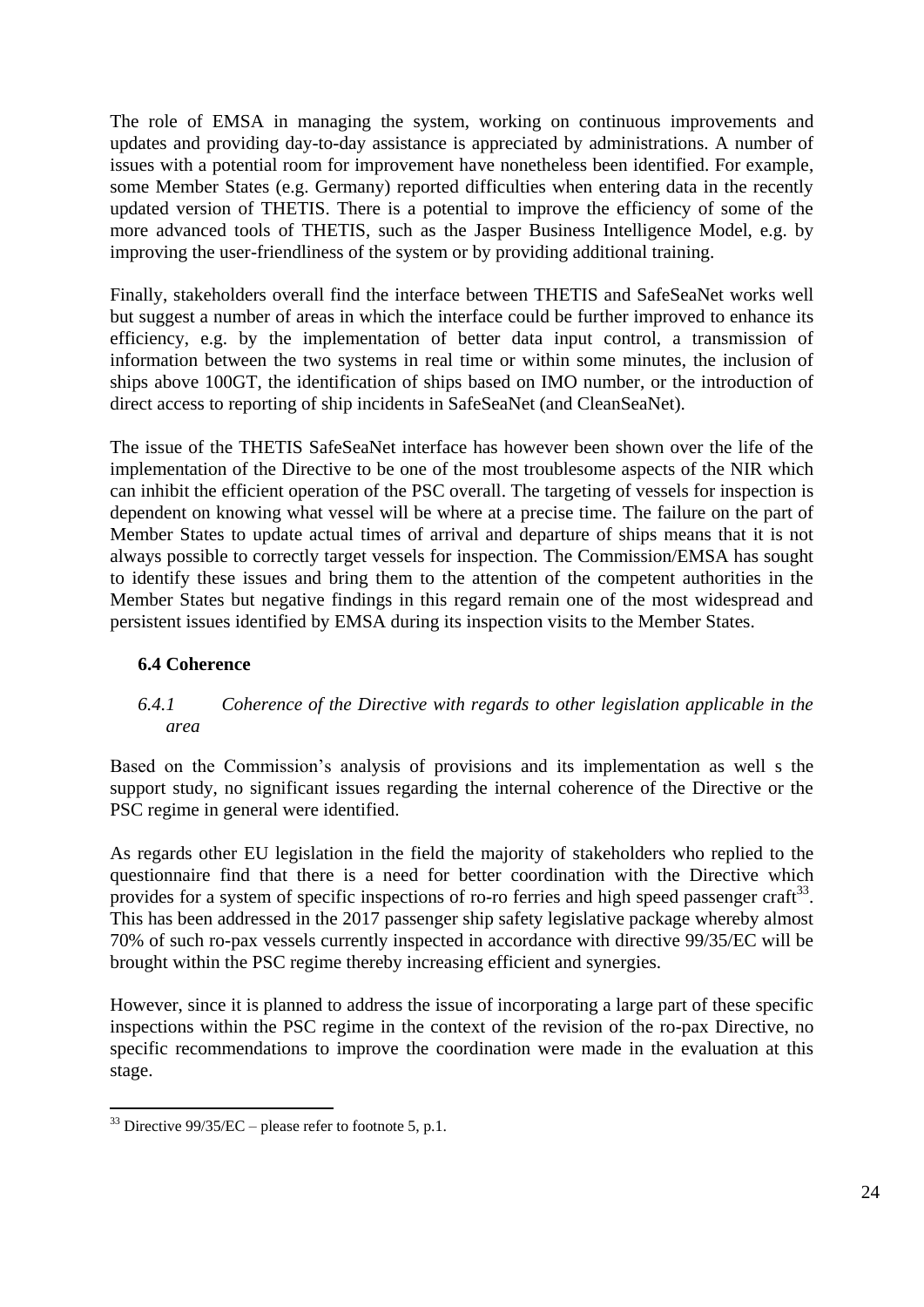With regard to other EU legislation for which PSC is being (or will be) used for enforcement purposes it should be noted that in some Member States PSC inspectors already carry inspections related to Directive 2016/802 on reduction in the sulphur content of certain liquid fuels and ii is planned and legislated that in due course PSC will also provide some of the enforcement at EU level in respect of Regulation 1257/2013 on ship recycling and Regulation (EU) 2015/757 on the monitoring, reporting and verification of carbon dioxide emissions from maritime transport. Several administrations expressed the view that this will increase the workload and complexity of the work carried out by PSC inspectors. Mixed views have been expressed by Member States administrations regarding the possible broadening of the scope of PSC with some in favour of it and others of the opinion that it risks diluting the primary aim.

Several administrations do, however, not see an obvious need for more coherence and coordination with the flag State Directive. In several Member States, PSC inspectors are also responsible for carrying out the flag State surveys.

### <span id="page-24-0"></span>**6.5 EU added value compared to international and national rules**

### <span id="page-24-1"></span>*6.5.1 Added-value to the work done by Member States and/or the PMoU*

The key finding is that the PSC Directive adds value compared to the PMoU, mainly by providing a legally binding regime – which results in the commitment of the necessary resources – that can be effectively enforced vis-à-vis Member States by the Commission<sup>34</sup>. The Directive allows for the implantation of a harmonised approach to inspections and creation and imposition of the use of the THETIS database and the SafeSeaNet system allowing for the sharing of information between Member States.

The strengthening of the banning provision is mentioned as a specific example of achievement by the Directive. Ship-owners across the EU see the value of applying the same rules/procedures to inspections. Likewise, stakeholders recognise THETIS and the training and other assistance (including IT support) provided by EMSA to be of great 'added' value.

**<sup>.</sup>**  $34$  See sub-section 2.3 on the effective contribution of the Directive to the objectives of improving safety, environmental protection and social conditions.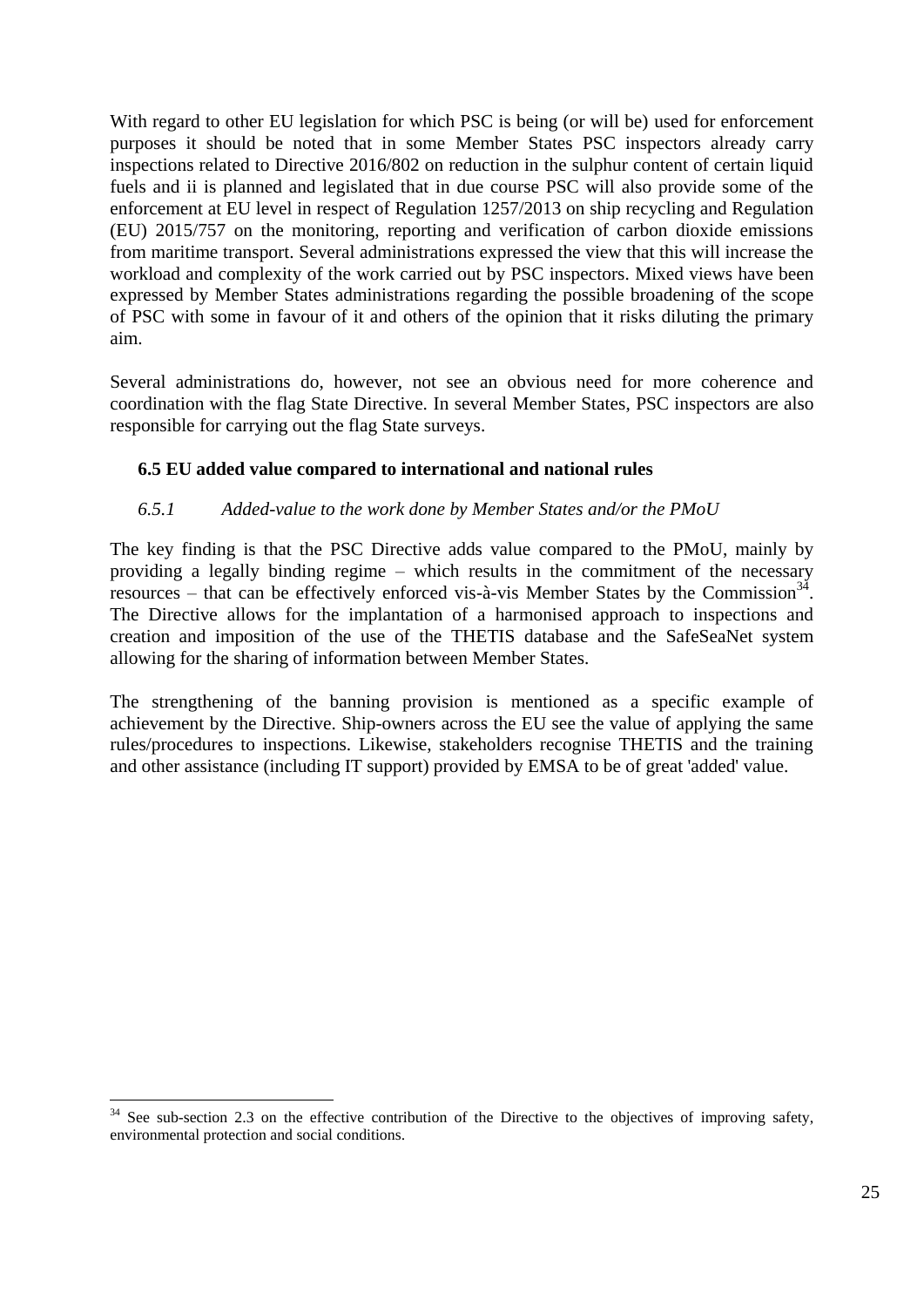

*Source: COWI/Ecorys survey –* Final evaluation report*, p.69.*

**.** 

On the other hand, a small number of administrations have expressed the view that the PSC Directive, by adding an additional regulatory layer, removes the flexibility of the Paris MoU and has the 'unintended' effect of slowing down the progress made within the Paris MoU<sup>35</sup>.

 $35$  Member States pointed out that the decision procedure – in case something needs to be changed in the Directive – is significantly different and slower compared to the Paris MoU procedure.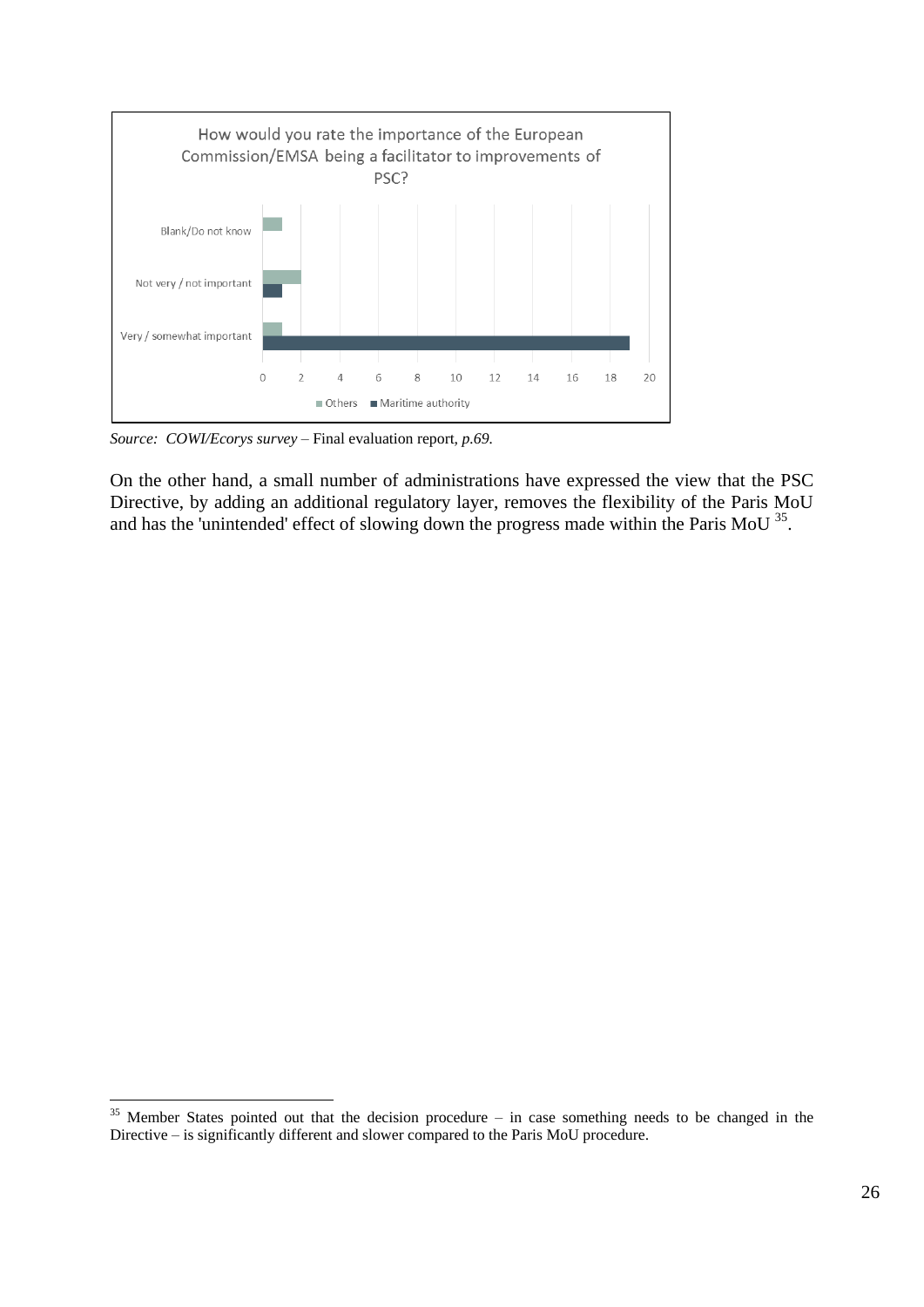#### <span id="page-26-0"></span>**6. CONCLUSIONS AND RECOMMENDATIONS**

#### <span id="page-26-1"></span>**7.1 Conclusions**

#### <span id="page-26-2"></span>*7.2.1 Relevance*

The overall conclusion of this evaluation is that the PSC Directive is relevant in that the PSC Directive continues to play a key role in the defence against 'substandard' shipping operating in EU waters. In fact, the relevance of PSC remains as long as there are differences in the standards and the quality of the controls across the different regions and PSC regimes around the world..

#### *7.2.2 Effectiveness*

PSC is effective in that it contributes to the objectives of maritime safety, environmental protection as well as working and living conditions.

The use of the THETIS system and the targeting of high-risk ships through a risk-based approach – i.e. the NIR –, the PSC regime is effective as it catches those ships with the highest risk of noncompliance with the agreed international/EU standards. In this way, PSC has contributed to the intended objectives to improve maritime safety, security, pollution prevention and working conditions

At the same time PSC reduced the inspection burden on shipowners and ships that are compliant and provide quality services. The evaluation finds that while several Member States have difficulties in recruiting or retaining qualified PSC inspector candidates, those inspectors that carry out PSC inspections in EU ports are adequately qualified, which means that PSC inspections are carried out in a harmonised way throughout the EU.

### <span id="page-26-3"></span>*7.2.3 Efficiency*

With the introduction of the NIR, the total number of inspections has fallen and there are more 'initial inspections'. However, some Member States continue to inspect more Priority I ships than they are supposed to according to their fair share commitment. This conduct affects other Member States negatively as it leads to more inspections than required.

The THETIS database which allows for the targeting of individual ships for inspection and its use with SafeSeaNet which allows Member State authorities to know which vessels are coming to their ports means that member States can plan and allocate inspection resources efficiently .

While some Member States claim that administrative costs have increased since the introduction of the NIR, others claim that they have decreased or remained unchanged. Data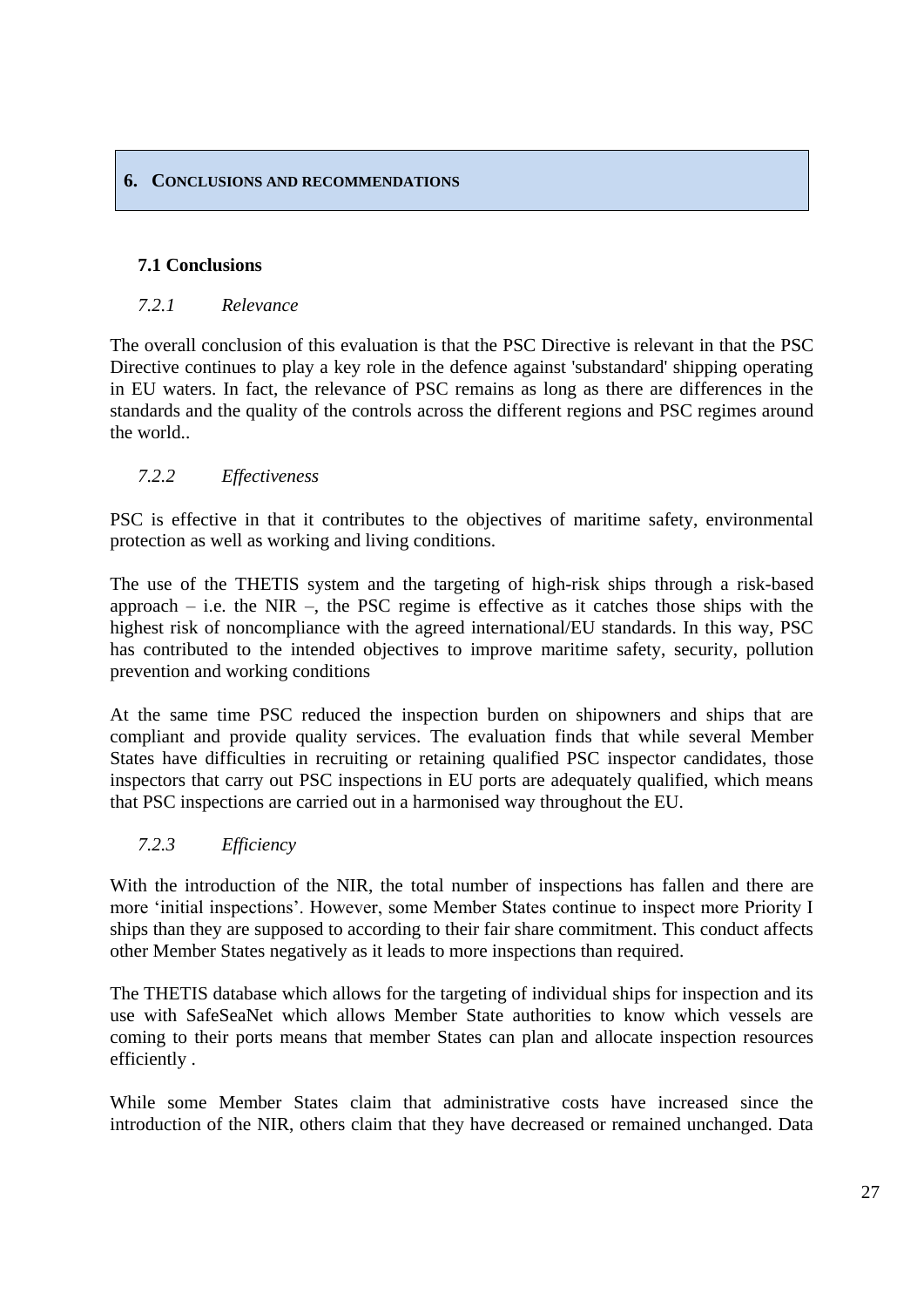on the cost of inspections across Member States shows that the costs in 2016 are more or less the same as in 2011. While there are fewer inspections, the average cost per inspection has increased primarily as more inspections have to take place outside working hours. However, increased operational flexibility may decrease costs for some Member States. From a shipowner perspective, however, costs related to PSC are viewed as proportional to the objective, and a good PSC record is considered as an important quality and competitive factor.

# <span id="page-27-0"></span>*7.2.4 Coherence*

In general, PSC is seen as being coherent with other EU legislation and policy. That being viewed mixed views have been expressed by Member States administrations regarding the possible broadening of the scope of PSC to use PSC as the enforcement tool in other ship related areas with some in favour of it and others of the opinion that it risks diluting the primary aim..

### <span id="page-27-1"></span>*7.2.5 EU added value*

The added value of the THETIS database has been underlined by stakeholders over two thirds only use THETIS is deciding which vessels to inspect. The use of SafeSeaNet to know which vessels are going where and the fact that it feeds this information to THETIS and the role of EMSA in managing and updating THETIS and SafeSeaNet as well the provision by the Agency of training to harmonise the implementation of PSC inspections throughout the PMoU region has been highlighted. A not insignificant aspect of EU added value is that the Directive makes obligatory those undertakings previously undertaken on a "best efforts" basis by Paris MoU Member States. This has resulted in pressure to perform and continuously improve and has led to better resource allocation at member State level for PSC.

### <span id="page-27-2"></span>**7.2 Recommendations**

### <span id="page-27-3"></span>*7.2.1 Relevance*

The Directive should remain in place as there continues to be a need for PSC as a defence against 'substandard' vessels calling to EU/Paris MoU ports.

the Commission and EMSA could together with the Member States explore the need for more flexibility to increase effectiveness and efficiency.

### *7.2.2 Effectiveness*

With regard to effectiveness, the evaluation recommends that EMSA continues its provision of common training, in pursuance of high-quality and harmonised PSC inspections.

The evaluation has suggested that the Member States and Paris MoU should continue the process of improving the design of the ship risk profile by looking at issues such as the weighting of generic and individual risk factors, the formula for calculating flag State performance (the white-grey-black list) and the taking into account of an environmental focus.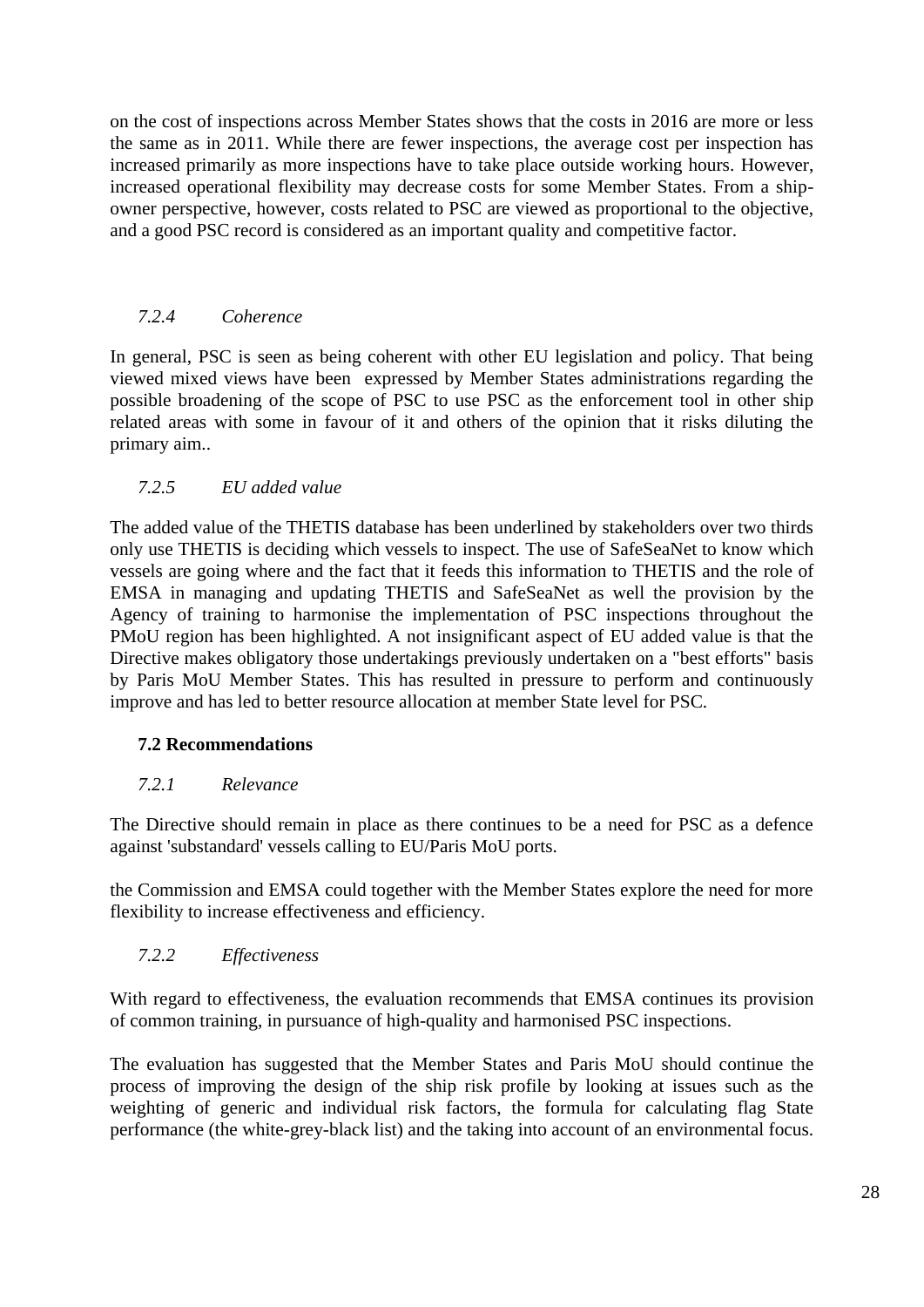# <span id="page-28-0"></span>*7.2.3 Efficiency*

Considering efficiency, it has been recommended that the Commission/EMSA assess the need for increased operational flexibility: justification for a missed inspection should for example be made more flexible. Member States should respect the agreed inspection commitments and not exceed the number of inspections significantly.

The study finds that the interface between SafeSeaNet and THETIS should continuously be developed in response to user feedback. Issues related to the failure of certain member State authorities to update SafeSeaNet also need to be followed up.

Maritime authorities pointed at better data input control, transmission of data in real time (or with some minutes delay), inclusion of ships above 100 GT (currently the limit is vessels above 300GT), the identification of ships based on IMO number, and direct access to reporting of ship incidents in SafeSeaNet (and CleanSeaNet). For their part the Member States should continue to provide feedback to EMSA on the functioning of THETIS, SafeSeaNet, Jasper Business Intelligence Tool.

# <span id="page-28-1"></span>*7.2.4 Coherence*

There should be more account taken of the role of flag state surveys and more coherence between this role and PSC. Account should also be taken of all of the other demands placed on PSC inspectors by recently adopted EU legislation or by legislation that is planned.

# <span id="page-28-2"></span>*7.2.5 EU added value*

With regard to training the study finds that EMSA should continue its provision of common training – in pursuance of high-quality and harmonised PSC inspections.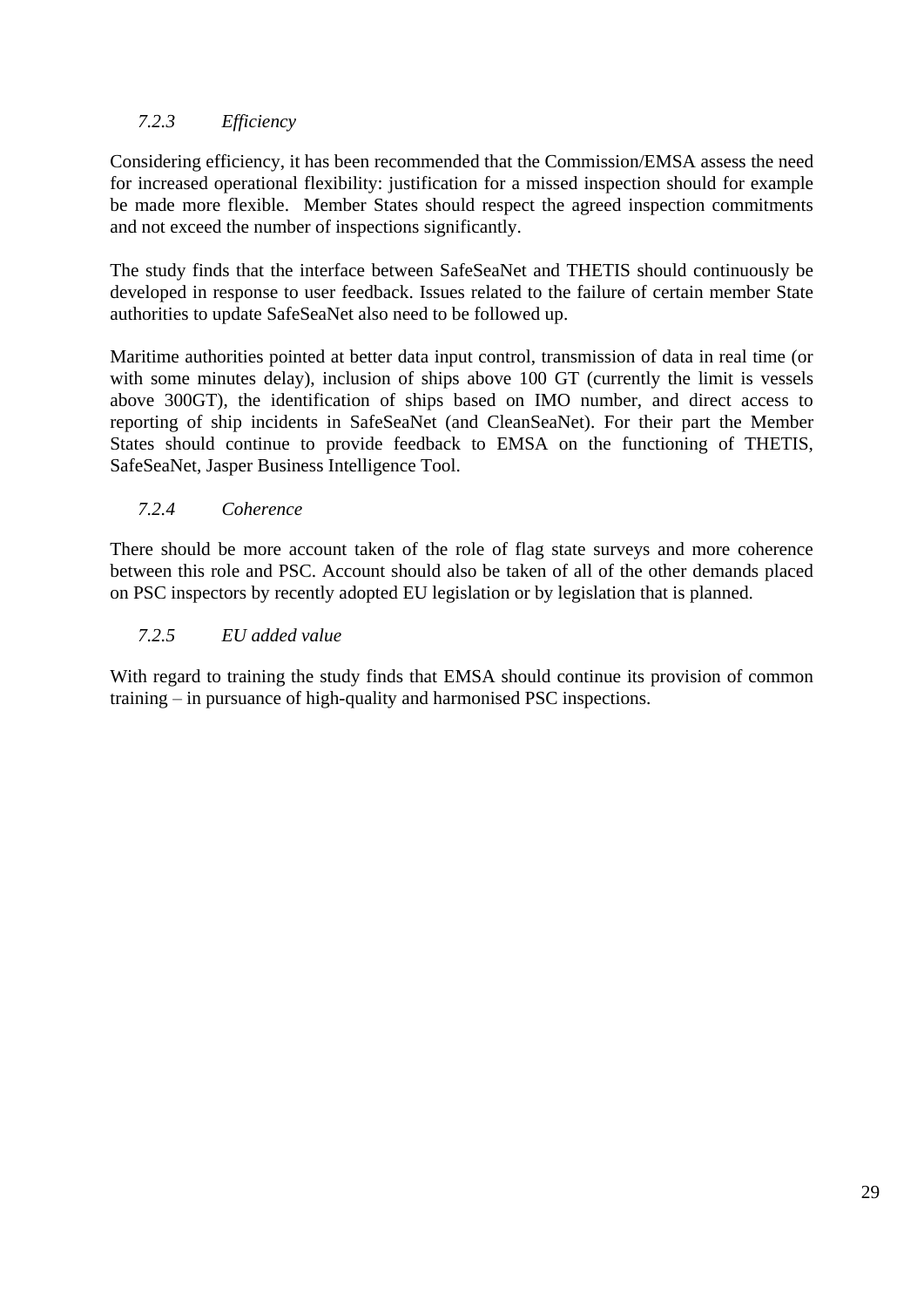#### <span id="page-29-0"></span>**ANNEXES TO THE FINAL REPORT**

#### <span id="page-29-1"></span>*Annex 1***: Procedural information concerning the process to prepare the evaluation**

- *1. Identification of the lead DG; Agenda planning/Work Programme references*
	- DG MOVE is the lead DG
	- Agenda Planning Reference 2016/MOVE/058:
- 2. *Organisation and timing*
	- The Evaluation began in April 2016 with the first meeting of the Inter-Service Steering Group (ISG), which discussed the draft Roadmap and Consultation Strategy for this evaluation. The Roadmap was published for public feedback on 10 May 2016. The Commission subsequently proceeded with the call for expression of interest for the support study, which was assigned to ECORYS Nederland B.V. (consortium leader) through Specific Contract Specific Contract No MOVE/D2/SER/2016-18 Implementing Framework contract No MOVE/A3/119-2013.
	- The contractor started work on the support study in October 2016 and delivered the final report, after all comments by the Commission had been taken on board, in July 2017.
	- The ISG held another 4 meetings after the first meeting in April 2016, on the different steps of the evaluation process. The Commission Services participating in the ISG are: Secretariat-General, DG Maritime Affairs and Fisheries, DG Taxation and Customs Union, DG for Communications Networks, Content and Technology, DG European Commission Humanitarian Aid & Civil Protection (ECHO), DG Migration and Home Affairs, DG for Employment, Social Affairs and Inclusion, DG Industry, Entrepreneurship and SMEs, DG Environment, DG Health and Food Safety and the European Maritime Safety Agency (EMSA).
- *3. Evidence used*

The evaluation relies mostly on the "Ex-post evaluation of Directive 2009/16/EC on port State control<sup>136</sup> carried out by an external consultant.

 $36$  Link to bookshop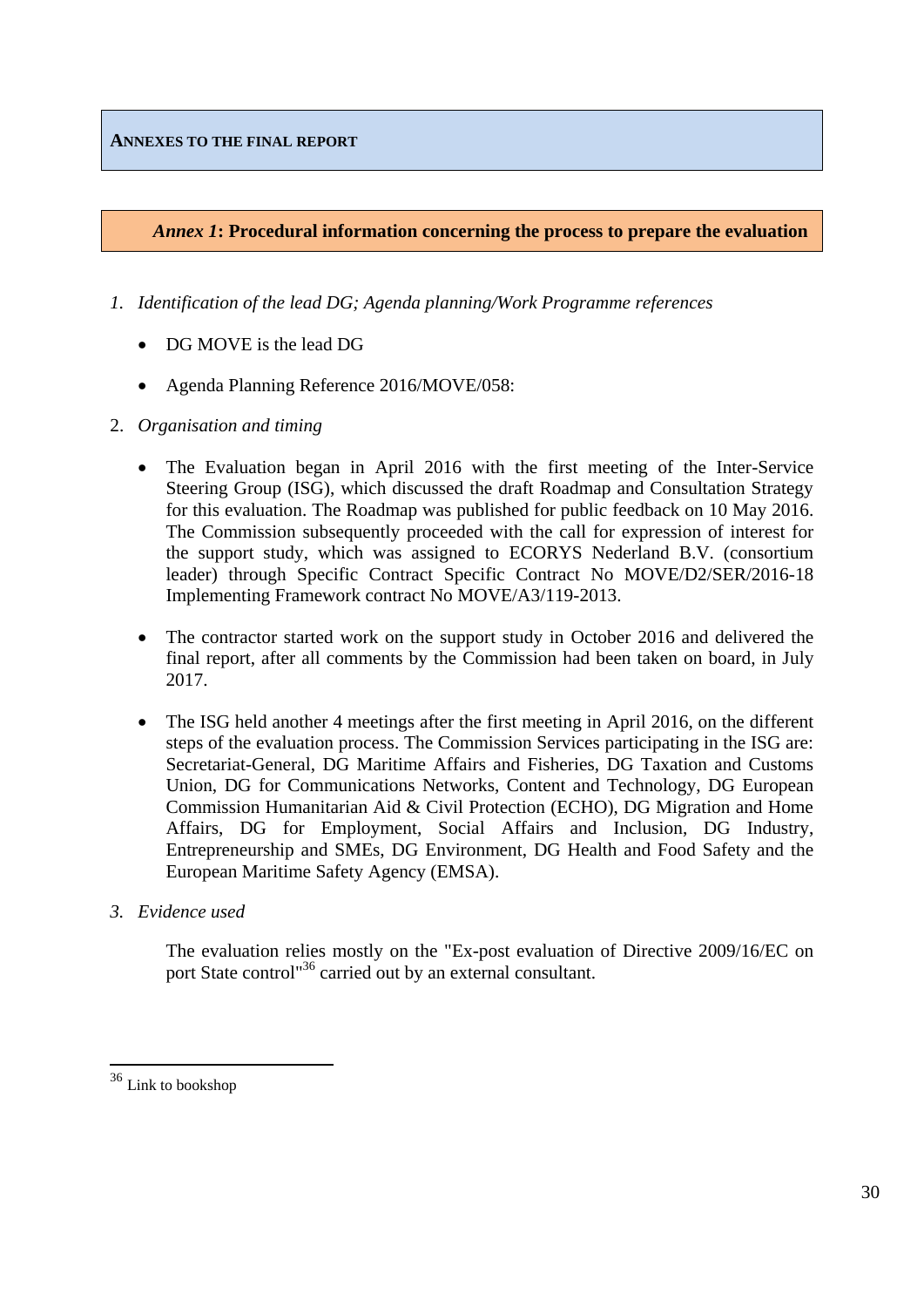### *Annex 2***: Synopsis report**

#### <span id="page-30-0"></span>**Evaluation of Directive 2009/16/EC on port State control**

#### *Consultation activities*

<span id="page-30-1"></span>Open Public Consultation

The 'Public consultation on the fitness of EU legislation for maritime transport safety and efficiency' lasted from 7 October 2016 until 20 January 2017 and covered the following topics:

- Fitness check of maritime transport legislation for better safety and efficiency ;
- Flag State responsibilities ;
- Accident investigation :
- **Port State Control** ;
- Reporting formalities ;
- VTMIS:
- Maritime transport legislation for the training and mutual recognition of seafarers;

The OPC collected 53 responses in total. For the purpose of this report, OPC respondents have been categorized in 5 categories:

- o **Ship owners & operators (11 respondents)**: containing 5 respondents replying on behalf of private shipping companies and 6 respondents replying on behalf of shipping industry associations (National and European) ;
- o **National Maritime Authorities (13 respondents)**: containing 11 national maritime authorities and 2 regional public authorities with a role in maritime transport affairs ;
- o **Port Authorities (5 respondents)**: containing 4 port authorities and 1 European port association ;
- o **Other - Individuals (15 respondents)**: containing citizens replying in their personal capacity such as seafarers and other interested citizens ;
- o **Other - Organisations (9 respondents)**: containing all respondents replying on behalf of entities that did not fit in the above categories, such as industry associations, private companies and NGOs.

No responses were received from national accident investigation bodies.

The collected responses originate from 13 EU MSs and 2 non-EU countries (Norway and Montenegro). Most responses are from Belgium (23%, i.e. 12 responses), 5 of which are European and international associations. France and UK are next with 13% (7 responses) and 10% (5 responses) out of the total responses respectively.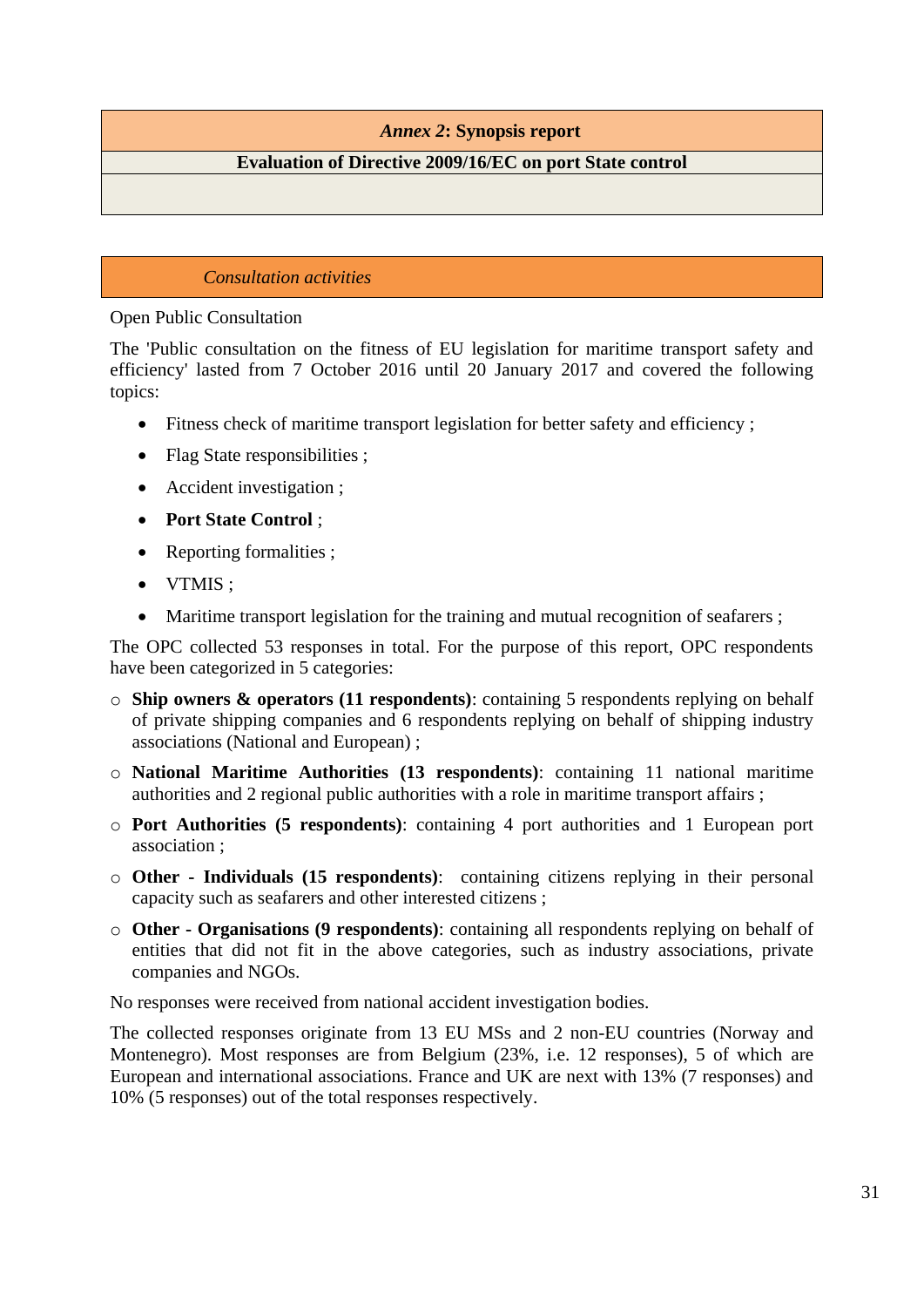#### Targeted Stakeholder Consultation

In the course of this study six main stakeholder groups have been identified and consulted:

- 1. Maritime authorities: Authorities of the 23 EU coastal Member States in their capacity of implementing and enforcing PSC legislation. In most countries, this is the national maritime administration or similar bodies.
- 2. Ship owners: Ship owners engaged in various activities. This stakeholder group encompasses various players with strong interests in quality shipping and maritime safety.
- 3. Ports, ship agents operating in ports and pilots: Ports, ship agents and pilots are involved in various aspects of port State control inspections and the potential detention of vessels.
- 4. Third (non-EU) States whose ships call in EU ports: Non-EU flags with vessels calling EU ports need to provide relevant certificates according to international standards. Third States are equally consulted on the quality of European flags versus non-EU flags.
- 5. Classification societies/Recognised organisations: developing and applying technical standards for the design, construction and survey of ships and which carry out surveys and inspections on board ships: Recognised organisations are questioned based on their involvement in inspections and experiences with flag State administrations and accident investigations.
- 6. EU, regional and international bodies: European Maritime Safety Agency (EMSA), the Secretariat of the Paris Memorandum of Understanding, the International Maritime Organisation (IMO).

An invitation to participate in the targeted survey was send to 308 stakeholders from all relevant stakeholder groups. The survey included questions on flag State administrations and accident investigations of an evaluation study that runs in parallel. The survey was open from 11 January until 16 February 2017. A further two reminders were sent to boost participation. A total of 51 responses were collected. To avoid stakeholder fatigue and boost participation, the questions were tailored per stakeholder group. Consequently not all questions have been answered by all 51 respondents.

*Results of consultation activities*

<span id="page-31-0"></span>Results of Open Public Consultation

The inspection of foreign vessels in EU ports is essential for ensuring maritime safety and the prevention of maritime accidents and pollution

All national maritime authorities, port authorities and other stakeholder do believe that the inspection of foreign vessels has an impact on maritime safety and accident and pollution prevention. Specifically, all (9) national maritime authorities, all (4) port authorities, all (15) other individual stakeholders and all (8) other organisations agree or agree strongly with this statement. Ship owners and operators also agree by a vast majority (8 respondents or 89%). Only 1 (11%) ship owner expressed that they do not have a strong view on the topic.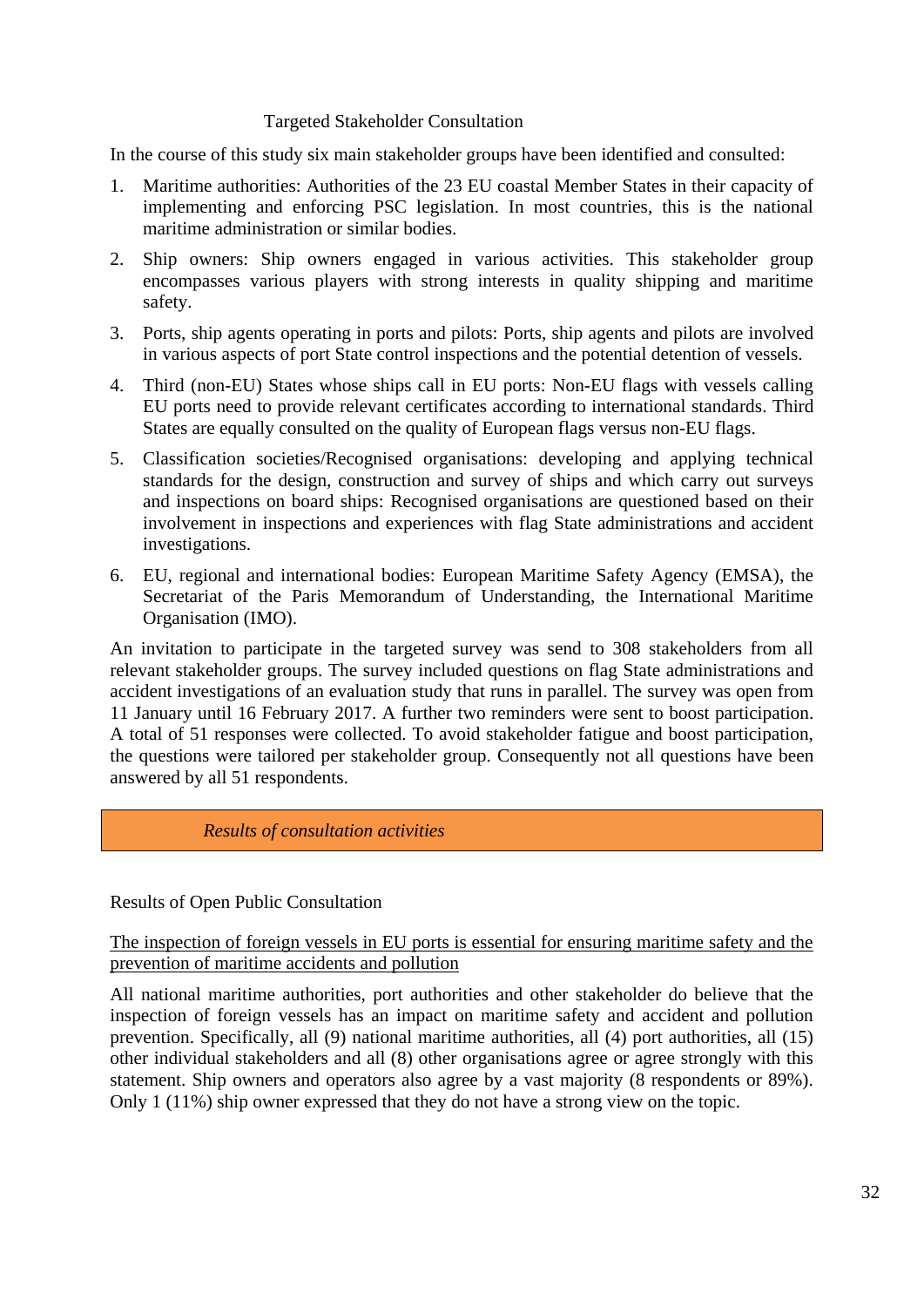Across the board, the responses thus emphasise the importance of port State control to ensure maritime safety and prevent maritime accidents and pollution.

The extent to which the EU provides administrative support and expertise to the Member States in carrying out these inspections

Seven (87%) of other organisations, 13 (86%) of other individuals, 7 (78%) ship owners and operators and 7 (77%) maritime authorities believe that the EU should provide support and expertise to some or to a great extent. From the 2 port authorities that responded to this question, one indicated to some extent and another indicated to have no opinion on the issue.

Two (23%) of maritime authorities replied to a limited extent, while for ship owners and operators the remaining two (22%) respondents were split between the responses to a limited extent and not at all. Other individual stakeholders think the EU should provide support and expertise to a limited extent by 7% (1 respondent), also only 7% (1 respondent) of other individuals and 13% (1 respondent) of other organisations believe that they should not provide at all.

#### Level of importance that the EU verifies that Member States carry out port State control inspections

Fourteen (93%) of other individual stakeholders, 7 (87%) of ship owners and operators, 7 (87%) of other organisations and 7 (78%) of national maritime authorities consider it important or very important that the EU verifies that Member States carry out port State control inspections. Of the port authorities only 2 responded to this question, one of which indicated it as important and another that indicated to have no opinion.

On the other side, 2 (22%) of national maritime authorities, 1 (13%) of ship owners and operators, 1 (13%) of other organisations and 1 (7%) of other individual stakeholders consider it as less or not important that the EU verifies that these inspections are being carried out.

Hence, on the whole, respondents support that the EU has an important role to play in verifying the proper execution of port State control inspections. At the same time, comments equally refer to the role that the Paris MoU plays in the field.

#### Level of importance that the EU verifies that Member States carry out port State control in a harmonised manner

All 9 maritime authorities, 8 (89%) of ship owners and operators, 13 (86%) of other individual stakeholders and 7 (77%) of other organisations believe that it is important or very important that the EU verifies the harmonised implementation of port State controls through the Member States. Only 2 port authorities responded to this question, one of which indicated it as important and another that indicated having no opinion.

Lastly, only 1 (11%) of ship owners and operators, 2 (14%) of other individual stakeholders and 1 (13%) of other organisations believe that it is less important or not important at all to verify the harmonised implementation.

One academic respondent commented that in order to ensure harmonisation the EU should look into a) the background of the port State control officer; b) training of the port State control officer; and c) the financial and personal resources of the Member States. The need to focus on port State control officers to ensure harmonised inspections is emphasised by various other stakeholders too.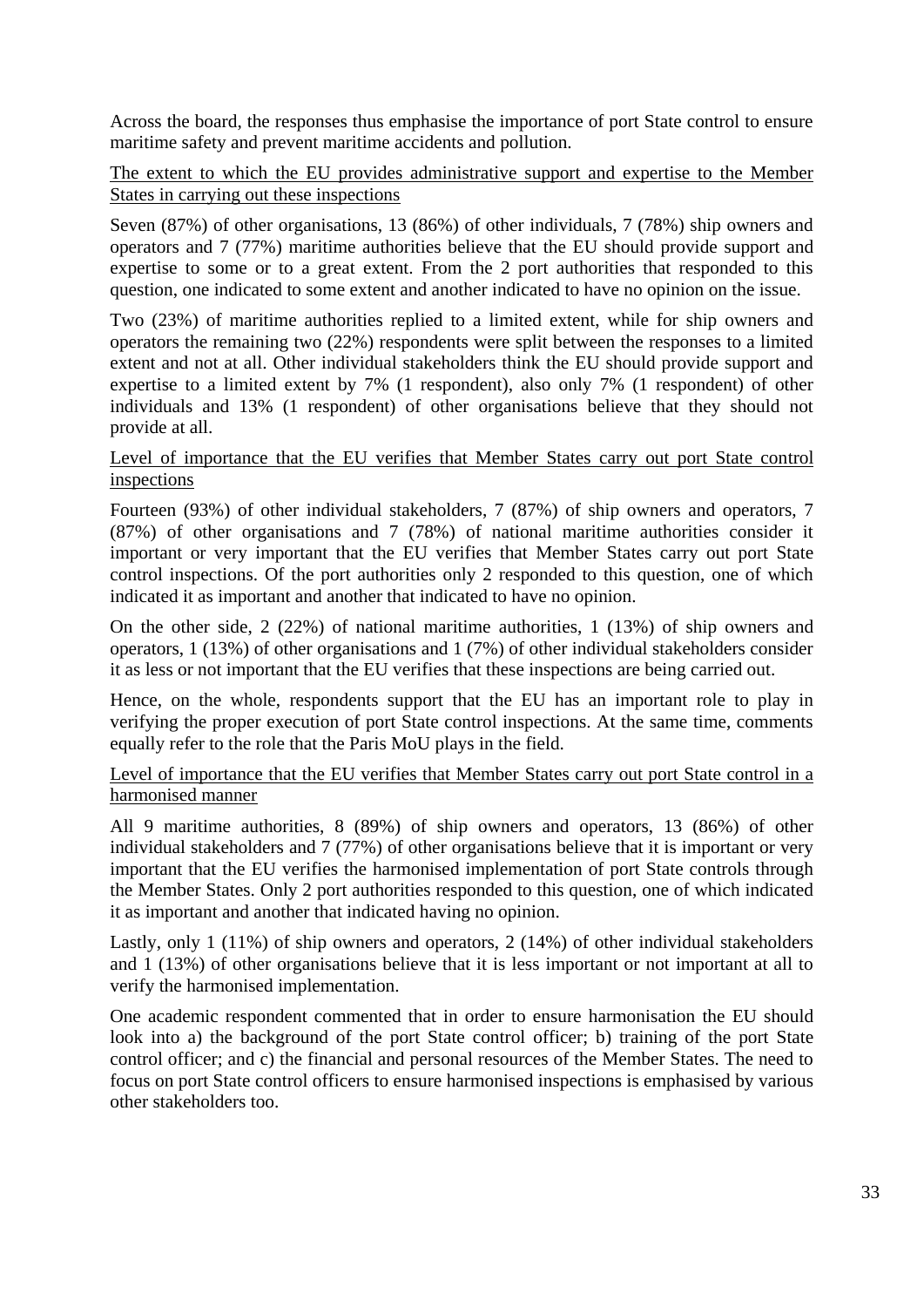One respondent also stated that harmonisation is equally pursued by the PMoU, whilst another comment states that harmonisation should not prevent Member States from conducting inspections based on the expertise of a port State control officer.

Finally, there are some concerns expressed regarding the (lack of) harmonisation between EU regulations and between the regulations by the EU and IMO. Two associations noted that too often there are differences in interpretation of EU and IMO regulations on port State control. Two other associations emphasised that the port State control Directive should not be seen in isolation but in relation to the revised proposed Directive on a system of inspections for the safe operation of Ro-Ro ferry and high-speed passenger craft in regular service. The respondents noted that the harmonisation of port State control inspections is of particular importance for ship owners.

#### Results of targeted stakeholder consultation

Overall, the results of the survey confirm the preliminary findings from the targeted interviews to the effect that the port State control Directive has been relevant given the needs and the Directive's objective, and that it has been effective and efficient. A number of areas with a potential room for improvement have nonetheless been identified by the points raised by the survey respondents.

#### **Relevance**

The study clearly finds that there continues to be a need for PSC as a defence against 'substandard' shipping. Although deficiencies and detentions have fallen with the introduction of the NIR, 'substandard' shipping remains in the Paris MoU area and in other MoU areas. Furthermore, it is a global problem and PSC is often considered as the only line of defence against ships from low-performing flag States.

Data shows that the number of deficiencies and detentions have fallen since before the NIR. However PSC in the EU (Paris MoU) area will continue to be relevant as long as there are flags on the 'black list' of the Paris  $M_0U -$  or simply because some flags are not doing a proper job. In other words, the need for PSC remains as long as there are differences in the standards and the quality of the controls between flag States and across the different regions around the world.

Stakeholders particularly emphasise that PSC inspection is independent from the shipping industry (unlike ROs to whom a number of flags delegated their survey tasks and who are linked to the owner), and that PSC is not announced beforehand (unlike vetting, RO inspections and other inspections) as key features that makes it very important.

With the introduction of the NIR, the total number of inspections has fallen and there are more 'initial inspections'. However, some Member States continue to inspect more Priority I ships than they are supposed to according to their fair share commitment. This conduct affects other Member States negatively as it leads to more inspections than required (unless called for by safety reasons). While some Member States claim that administrative costs have increased since the introduction of the NIR, others claim that they have decreased or remained unchanged. Data on the cost of inspections across Member States shows that the costs in 2016 are more or less the same as in 2011. However, increased operational flexibility may decrease costs for some Member States. From a shipowner perspective, however, costs related to PSC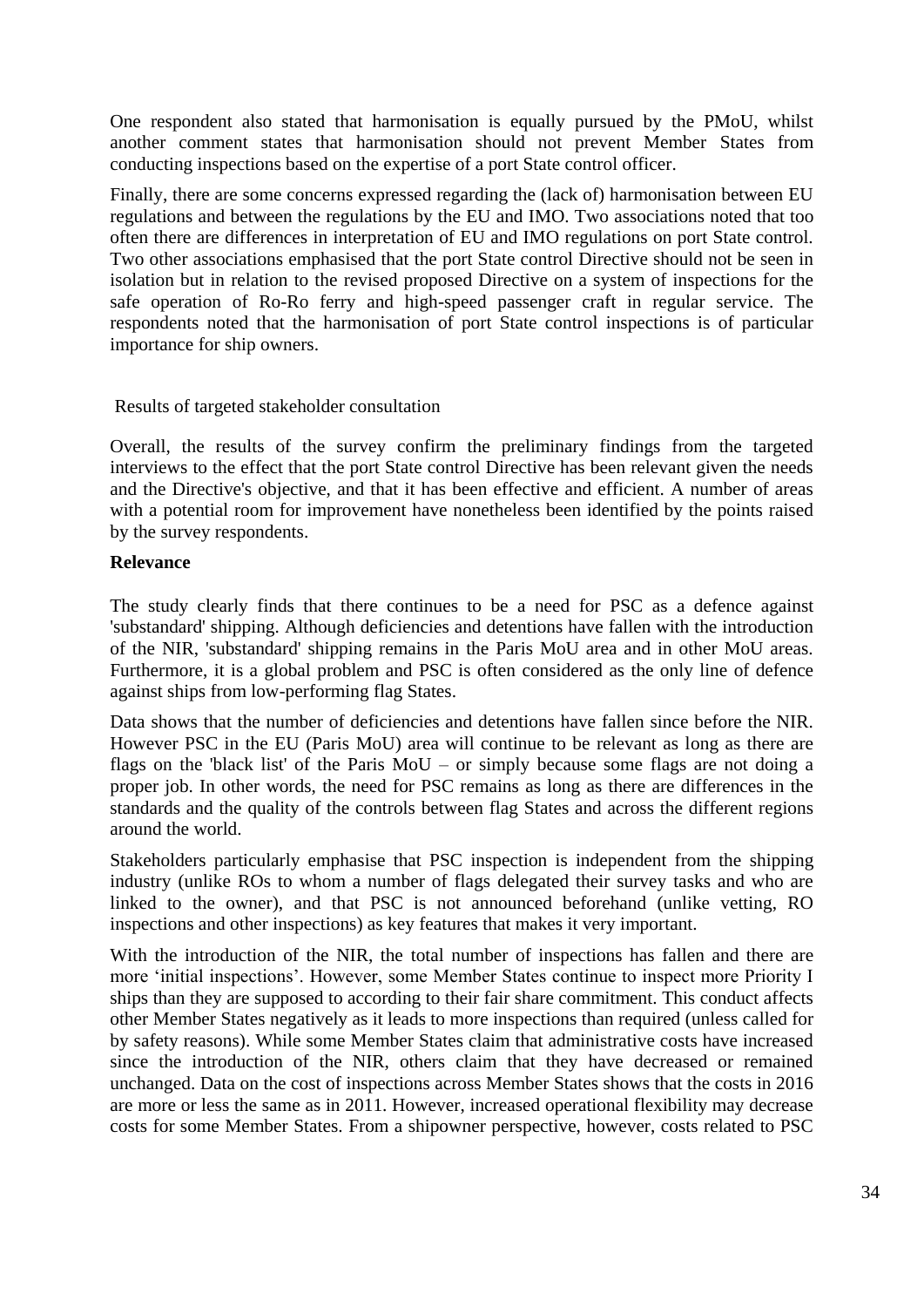are viewed as proportional to the objective and that a good PSC record is important as it is seen as a competitive factor.

#### **Effectiveness**

The evaluation of the effectiveness of the PSC Directive is based on five evaluation criteria/questions that focus on the extent to which its objectives have been achieved:

Is the targeting of what are described as higher risk vessels effective?

The answer to this question is primarily based on views gathered from stakeholders – with much focus on the way the ship risk profile is calculated, and so on whether the design of the ship risk profile could be improved – e.g. by including additional risk parameters or discarding parameters that are no longer relevant.

The study has found that the targeting of high risk ships using THETIS – via the prioritysetting system – is effective in the sense that it leads to the inspection of ships that pose a high risk of noncomplying with the agreed international/EU standards. However, there is room for improvements to the design of the ship risk profile – e.g. via more weight on individual ship risk factors.

The majority of maritime authorities performing PSC indicated that they almost solely rely on THETIS for the selection of ships for inspection  $-$  i.e. the priority of the ship that again is based on the ship risk profile and on the time since last inspection of the given ship. Only a small proportion of the inspected ships are selected on the basis of overriding or unexpected factors. Approximately two-third (67%) of maritime authorities in the EU relies solely on the targeting system of the port State control Directive, while 33% uses other factors as well.

18 of the 21 respondents (83%) confirmed that the current design of the ship risk profile applied according to the Paris MoU and the PSC Directive results in the targeting of lowperforming ships. There is, however a perception that there is room for improvement to the design of the risk profile. MLC, 2006 was mentioned as a particular area for improvement.

This being said the view was expressed that it may be considered a weakness that the ship risk profile primarily includes generic parameters – such as the age and the type of ship, and to some extent the company performance and the RO – that may have a less direct impact on the safety performance of a specific ship. More than half of EU maritime authorities and approximately 50% of ports and ship agents/ship owners indicated that there was room for improvement. Several maritime authorities suggested redistributing the weighting points to give more weight to individual factors – such as the number of deficiencies and detentions – compared to generic parameters.

Another aspect frequently mentioned during the interviews – primarily with maritime authorities and third flag States – was the formula for calculation of flag performance, where there was a general consensus that the current statistical 'yardstick' formula needs to be revised.

• To what extent are all eligible ships covered by inspections, are there gaps?

The study has not identified any significant gaps in the PSC inspection coverage. More than half (59%) of maritime authorities of EU Member States indicated that the annual inspection commitment secures that 'substandard' ships are being inspected and the vast majority of maritime authorities indicated that they are not aware of any ships that are not being targeted for PSC inspections. Furthermore, there seems to be very little evidence of 'substandard' ships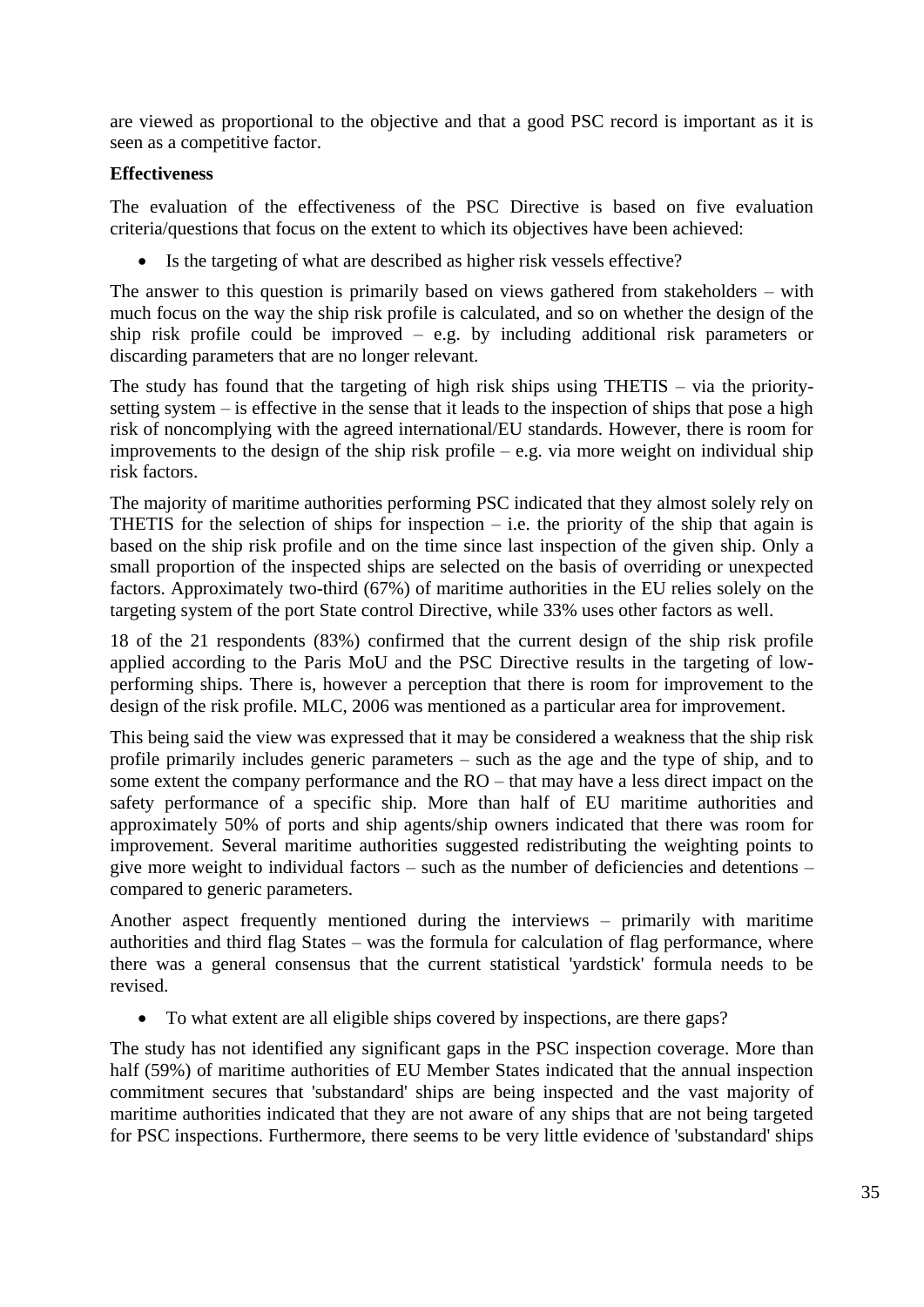that escape PSC inspections. As an exception to this, two types of ships were mentioned: fishing vessels and smaller ships.

The majority of ports and ship agents/ship owners find the frequency of inspections fully or mostly appropriate (75%) in relation to the goal of eliminating 'substandard' shipping. The scope of the inspections is found appropriate by 50% of the respondents, while 25% indicated that the scope was occasionally too wide.

Fishing vessels are currently not covered by PSC. However, they are covered by MARPOL, COLREG etc. and all port States have a right – but not an obligation – to inspect such ships. From such inspections working conditions – and in particular on the larger fishing vessels – were often reported to be very poor.

 Has the Directive contributed to the intended objectives in terms of improvements in safety, environmental protection and social conditions?

It is important to acknowledge in assessing this criteria that it is not straightforward to attribute improvements in safety, environmental protection and social conditions to the PSC Directive. This is because some of the improvements may have happened anyway (e.g. as a consequence of IMO compliance, Paris MoU provisions, flag State surveys, and shipowner actions).

However the overall finding of the assessment is that the Directive has contributed to the intended objectives of improving maritime safety, security, pollution prevention and working and living conditions. The Directive has served as a supporting enforcement mechanism that has ensured compliance with agreed international and EU standards in the respective areas. The fact that effective measures are in place to ensure compliance with the PSC Directive by all EU Member States, the operation and maintenance of THETIS, and the harmonised training provided by EMSA are perceived by stakeholders as the three major factors behind the effectiveness of the Directive.

A number of different factors have been identified by which the Directive has contributed to safety, environmental protection and social conditions. These include enforcement of PSC requirements, encouragement of harmonisation across the EU/Paris MoU area, the establishment of the common information and targeting system, THETIS, and EMSA training and distance learning.

The enforcement of the PSC requirements is also assessed to have contributed to the harmonisation of the PSC activities across the EU. This is in itself an intended mean in the pursuance of an effective PSC system – i.e. that ships are not encouraged to 'shop around' for the most lenient PSC inspectors.

Furthermore, by providing an effective mechanism for the enforcement of relevant standards, the Directive provides a motivating factor for the industry to invest in quality and thereby improve safety, security, pollution prevention and working and living conditions on board ships calling at EU ports.

As regards unintended impacts: 58% of maritime authorities pointed out that the Directive has had unintended impacts. As far as positive unintended impacts are concerned, the respondents mention the reliability of the inspection system (resulting from the elimination of human factor in selecting ships for inspections) and generally more effective targeting.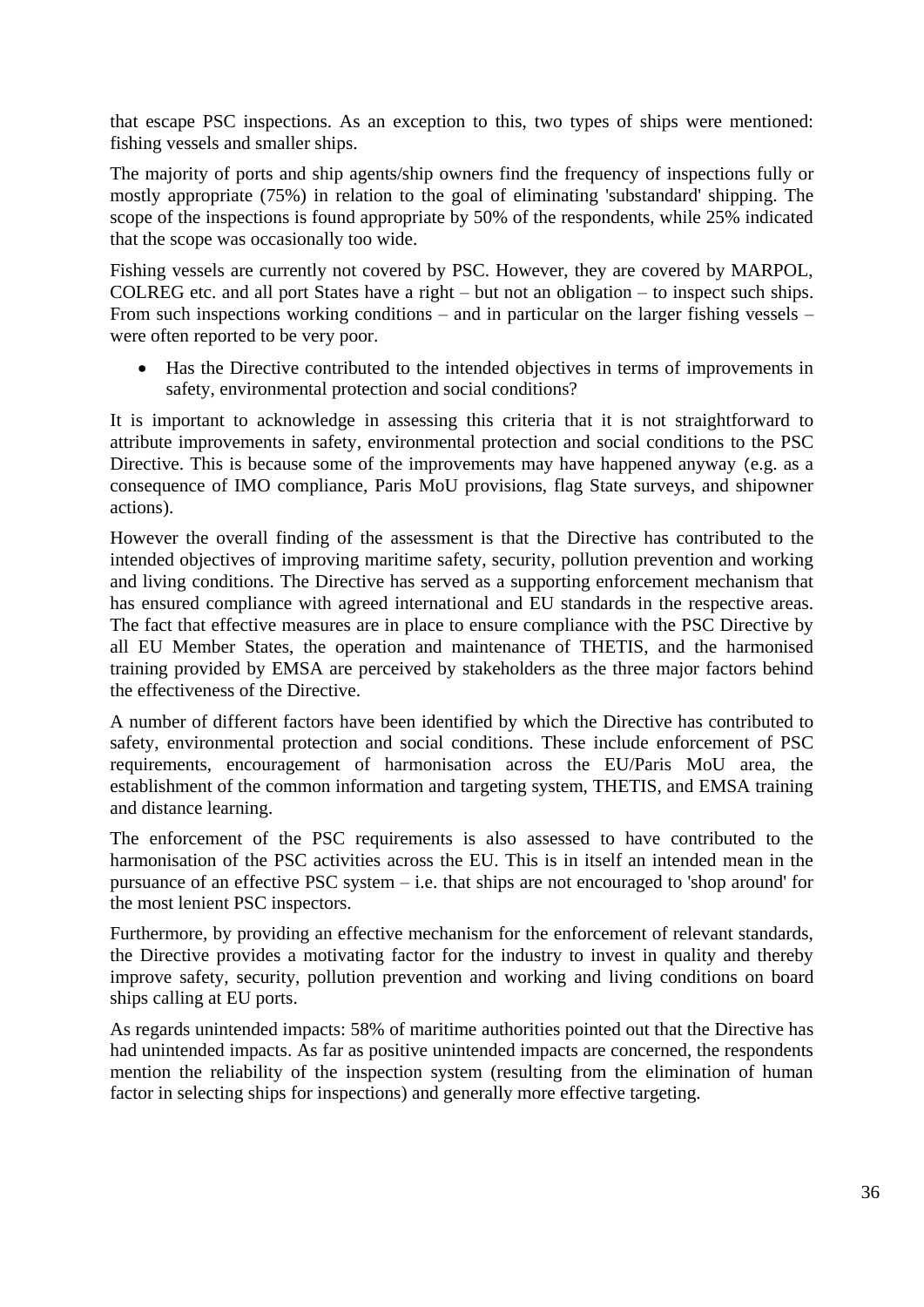As for negative impacts, the formula for calculating flag performance, the lack of human resources/fatigue of personnel to achieve the annual commitment and the additional financial burden to carry out inspections during weekends and holidays were mentioned.

• How does the inspectors' training and qualification perform? How can the availability of qualified inspectors be ensured and promoted?

The study has found overall that inspectors carrying out PSC inspections in EU ports are sufficiently trained and well qualified. Most Member States (92%) do not experience any major difficulties in complying with the training/qualification requirements of the Paris MoU/PSC Directive. The level of training provided at EU and national level is adequate. Only minor gaps in the training offered have been identified.

Many Member States experience difficulties in recruiting qualified PSC inspector candidates. Such problems are less pronounced, or virtually non-existent, in countries in which PSC inspectors form part of the country's military organisation.

Overall, PSC inspectors inspecting ships at EU ports are by the shipowners and the ROs considered to be qualified. PSC inspectors in the EU use the same approach and the quality of inspections is fairly similar. However, even in Europe there are differences in the culture of checking – e.g. whether the aim of the inspection is to find something or it is to find the most important deficiencies.

Overall, stakeholders assess that the PSC inspectors' education and training have improved in recent years, but that there is still work to do to achieve a more harmonised inspection approach. No specific issues in relation to complying with the training requirements of the PSC Directive have been identified. As the requirements are formulated, Member States are in general able to find candidates for the PSC inspections. However, the total number of inspectors in the EU with a seagoing background has been decreasing.

Occasions have been reported when inspectors had to be relocated in order to comply with the qualification requirements regarding the number of PSC inspections that a PSC inspector must carry out during a certain period of time. Therefore it has been suggested that to make the requirements more flexible, e.g. by having a more qualitative approach to determine 'qualifications' and training needs.

EMSA training and distance learning is appreciated by all stakeholders. The need for a harmonised training was highlighted but it was also suggested that the EMSA training is made needs-based, rather than mandatory. Other Member States suggested making the training more comprehensive, so that (some) Member States do not need to set up their own training systems.

A number of EU Member States – i.e. those in which PSC inspectors are recruited from among civilians – face challenges in recruiting and retaining qualified PSC inspectors. Budget restrictions are the factors most frequently cited in connection with such challenges.

• How has the publication of company performance worked?

Company performance is one of the generic parameters determining the risk profile of a ship, and a list of companies with low and very low performance is published and regularly updated by EMSA. There is no conclusive evidence that the publication of the list of companies with low and very low performance has had an effect in terms of improvements in safety, security, pollution prevention and working conditions.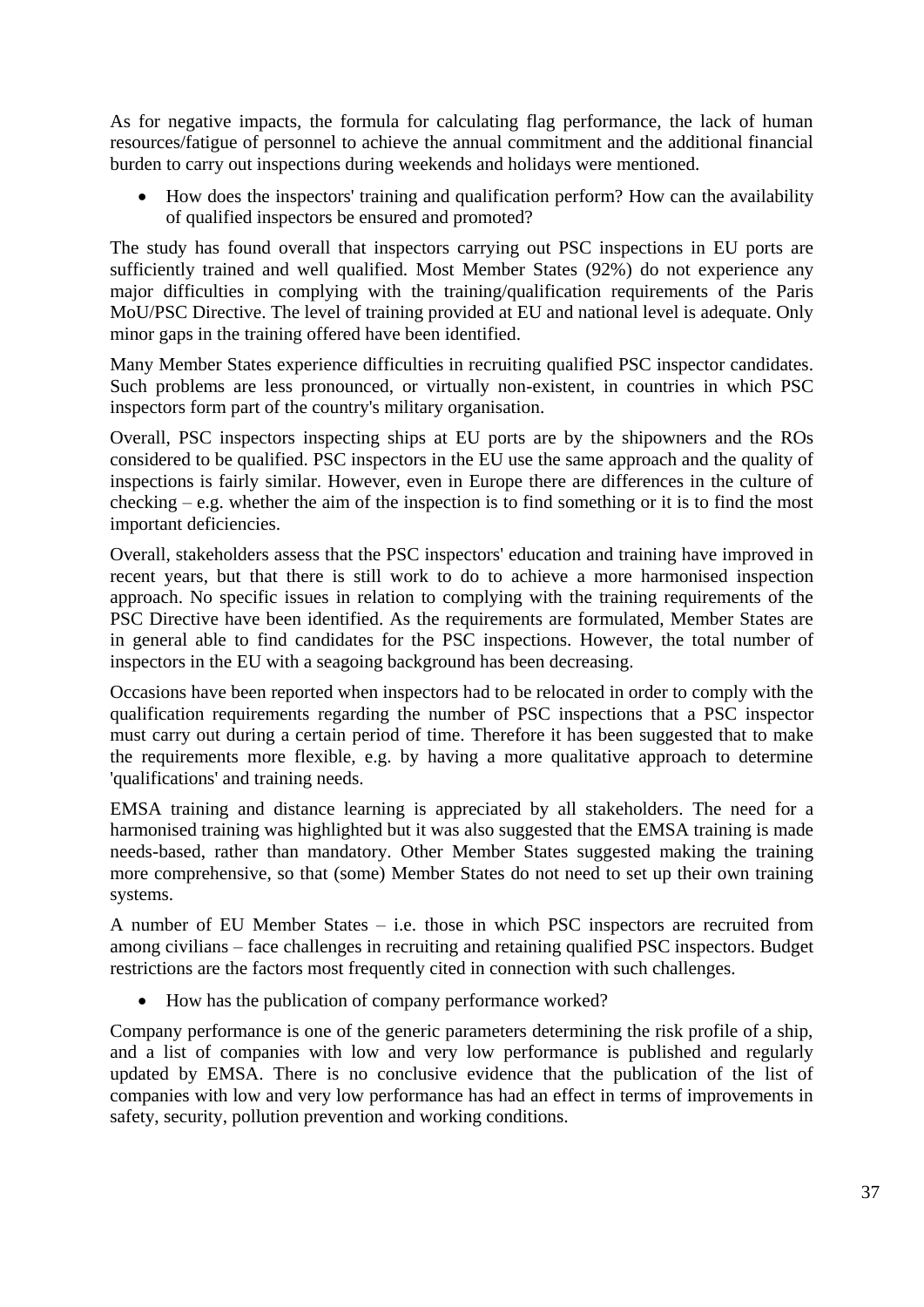Most stakeholders interviewed had no or very limited knowledge of and experience with the list of low and very low performing ISM companies.

# **Efficiency**

Neither ports nor ship agents/ship owners have identified any costs incurred in connection with port State control inspections that are not proportional to the goal of eliminating substandard shipping. The vast majority of the ports (86%) reported no negative effect of port State control inspections on their day-to-day business.

Approximately equal amount of ports and ship agents/ship owners (20%) experienced an increase, decrease and no changes in their administrative costs since the introduction of the NIR. Similarly, while some maritime authorities report an increase in their administrative costs following the introduction of NIR, approximately the same amount reports a decrease or no change.

The major factors contributing to an increase in costs incurred by maritime authorities are said to include additional costs connected with inspections being carried out during weekends, national and public holidays (3 respondents), travel costs incurred due to Priority I inspections (1 respondent) and the overall increase in duration of port State control inspections as a result of the introduction new legislative requirements (e.g. MLC, 2006, ship – recycling, ballast water management etc.).

75% of maritime authorities in the EU indicate that the inspection regime under the port State control Directive is sufficiently flexible to adapt to the geographical conditions and way of working, while 25% find room for improvement in this respect. Specific comments relate to a need for an improvement in the justification procedure in order to accommodate geographical conditions (e.g. many islands located far away from the coastline) and other circumstances that the local administration has no influence upon (e.g. bad weather, icing in the anchorage).

Most maritime authorities use THETIS to monitor the work of their PSC officers. They also use the information contained in THETIS on the progress towards achieving the annual inspection commitment when planning for inspections.

75% of maritime authorities indicated that there is a room for improvement in the interface between THETIS and SafeSeaNet. The following issues were mentioned by the stakeholders: missing port calls, information presented in THETIS is not real time information, occasions when THETIS shows a ship that is not in the port or even the region, PT without national SSN from 25/8/2016, ISPS pre-announcement/regulation 1257/2013 not being integrated.

While ports and ship agents and ship owners are generally aware of THETIS, only 50% uses the public part of the database on a regular basis.

### **Coherence**

The Directive itself is regarded as internally coherent and no internal incoherencies have been signalled.

As regards coherence with other Directives approximately half of the stakeholders indicated that there is a need for better coordination between the port State control Directive, Flag State Directive and Directive on roro-ferries. Specifically, stakeholders highlighted a need to ensure better coordination between the port State control Directive and the Directive on ro-ro ferries.

With respect to coherence with other EU legislation a number of other inspections are carried out under a number of different legal instruments: Directive 2016/802 on reduction in the